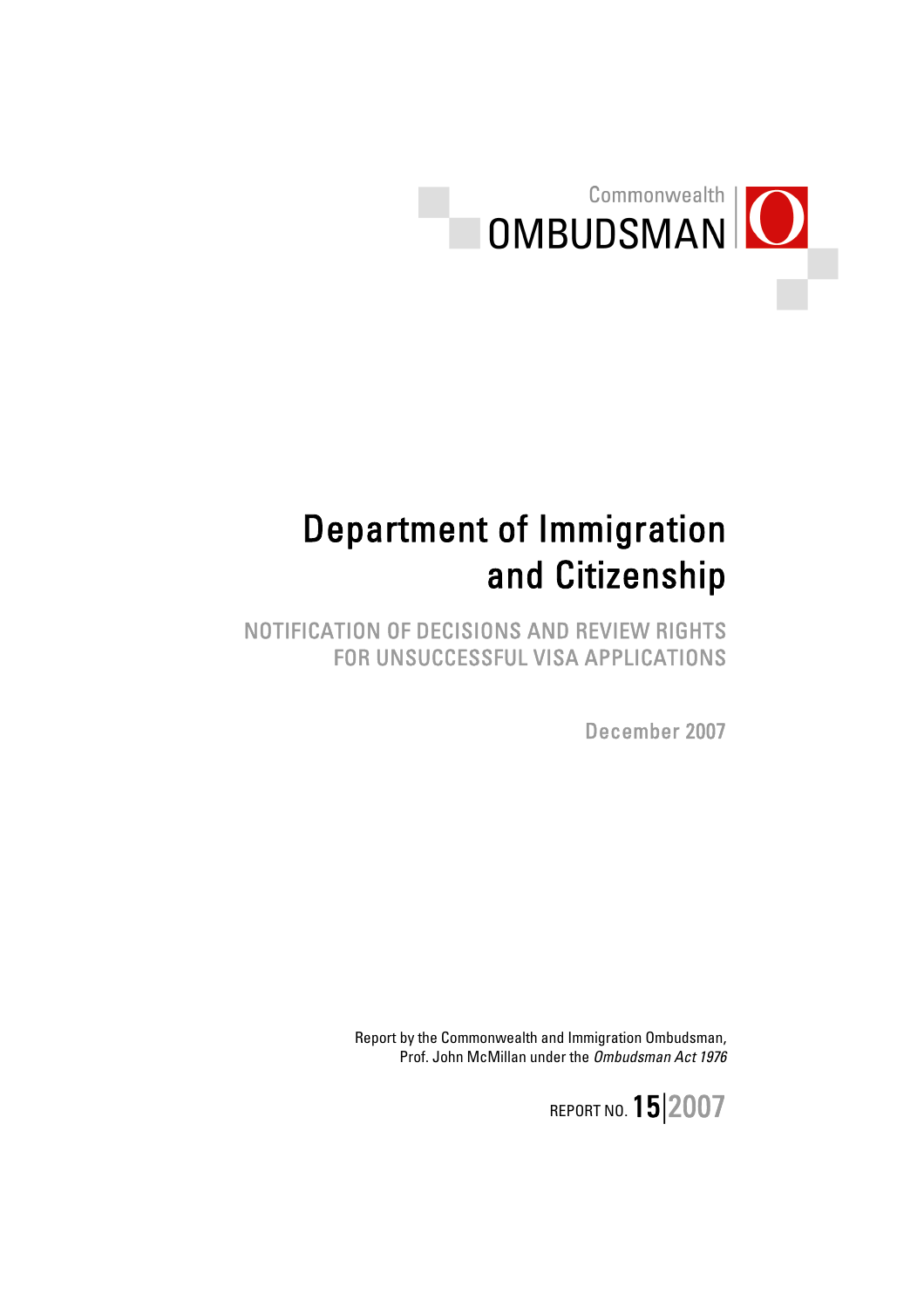#### **Reports by the Ombudsman**

Under the *Ombudsman Act 1976* (Cth), the Commonwealth Ombudsman investigates the administrative actions of Australian Government agencies and officers. An investigation can be conducted as a result of a complaint or on the initiative (or own motion) of the Ombudsman.

The *Ombudsman Act 1976* confers five other roles on the Commonwealth Ombudsman—the role of Defence Force Ombudsman, to investigate action arising from the service of a member of the Australian Defence Force; the role of Immigration Ombudsman, to investigate action taken in relation to immigration (including immigration detention); the role of Postal Industry Ombudsman, to investigate complaints against private postal operators; the role of Taxation Ombudsman, to investigate action taken by the Australian Taxation Office; and the role of Law Enforcement Ombudsman, to investigate conduct and practices of the Australian Federal Police (AFP) and its members. There are special procedures applying to complaints about AFP officers contained in the *Australian Federal Police Act 1979*. Complaints about the conduct of AFP officers prior to 2007 are dealt with under the *Complaints (Australian Federal Police) Act 1981* (Cth).

Most complaints to the Ombudsman are resolved without the need for a formal finding or report. The Ombudsman can, however, culminate an investigation by preparing a report that contains the opinions and recommendations of the Ombudsman. A report can be prepared if the Ombudsman is of the opinion that the administrative action under investigation was unlawful, unreasonable, unjust, oppressive, improperly discriminatory, or otherwise wrong or unsupported by the facts; was not properly explained by an agency; or was based on a law that was unreasonable, unjust, oppressive or improperly discriminatory.

A report by the Ombudsman is forwarded to the agency concerned and the responsible minister. If the recommendations in the report are not accepted, the Ombudsman can choose to furnish the report to the Prime Minister or Parliament.

These reports are not always made publicly available. The Ombudsman is subject to statutory secrecy provisions, and for reasons of privacy, confidentiality or privilege it may be inappropriate to publish all or part of a report. Nevertheless, to the extent possible, reports by the Ombudsman are published in full or in an abridged version. Copies or summaries of the reports are usually made available on the Ombudsman website at www.ombudsman.gov.au. Commencing in 2004, the reports prepared by the Ombudsman (in each of the roles mentioned above) are sequenced into a single annual series of reports.

#### **ISBN 978-0-9804684-0-3**

Date of publication: December 2007 Publisher: Commonwealth Ombudsman, Canberra Australia

© Commonwealth of Australia 2007

This work is copyright. Apart from any use as permitted under the *Copyright Act 1968*, no part may be reproduced by any process without prior written permission from the Australian Government, available from the Attorney-General's Department.

Requests and enquiries concerning reproduction and rights should be addressed to the Commonwealth Copyright Administration, Copyright Law Branch, Attorney-General's Department, National Circuit, Barton ACT 2601, or posted at http://www.ag.gov.au/cca.

Requests and enquiries can be directed to the Director Public Affairs, Commonwealth Ombudsman, GPO Box 442, Canberra ACT 2601; email ombudsman@ombudsman.gov.au or phone 1300 362 072 (local call charge). Copies of this report are available on the Commonwealth Ombudsman's website http://www.ombudsman.gov.au.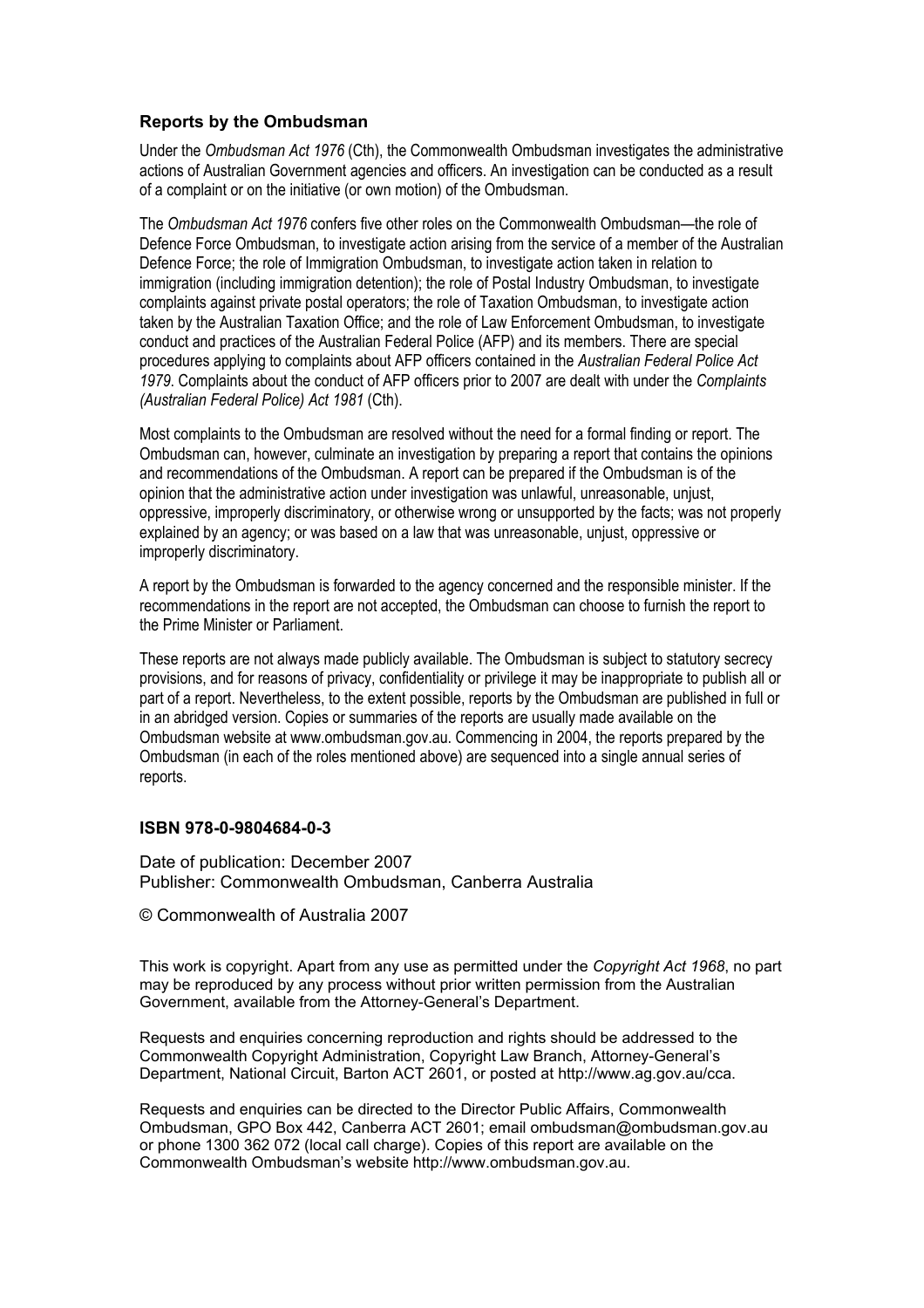## **CONTENTS**

| <b>PART 3-NOTIFICATION OF ADVERSE DECISIONS  10</b>    |  |
|--------------------------------------------------------|--|
|                                                        |  |
|                                                        |  |
|                                                        |  |
|                                                        |  |
|                                                        |  |
|                                                        |  |
|                                                        |  |
|                                                        |  |
| <b>PART 4-EXPLANATION OF VISA REFUSAL DECISIONS 18</b> |  |
|                                                        |  |
|                                                        |  |
|                                                        |  |
| <b>PART 5-INFORMATION ABOUT REVIEW RIGHTS  25</b>      |  |
|                                                        |  |
|                                                        |  |
|                                                        |  |
|                                                        |  |
| <b>PART 6-CONCLUSION AND RECOMMENDATIONS 29</b>        |  |
|                                                        |  |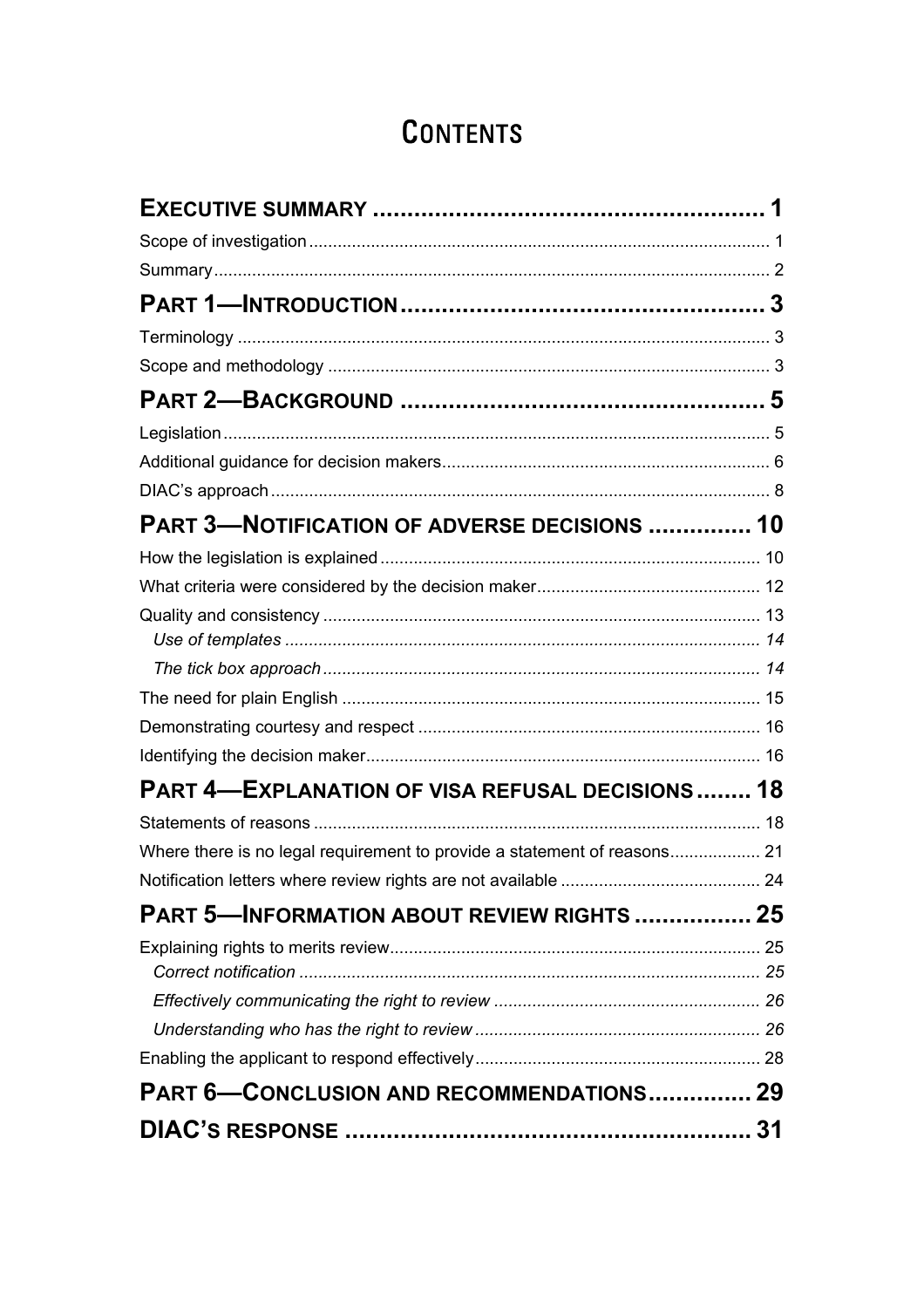## <span id="page-3-0"></span>EXECUTIVE SUMMARY

The obligation on public officials to explain the reasons for a decision is integral to the transparency and accountability of government. Reasons contribute to good public administration by focusing the decision maker's mind on the legislative and policy requirements of a decision. Reasons also promote public confidence in government by showing that a decision was not made arbitrarily or influenced by speculation or bias.

The Department of Immigration and Citizenship (DIAC) has a statutory obligation under the *Migration Act 1958* (Migration Act) to provide an unsuccessful visa applicant with a statement setting out the criterion or the legislative provision that prevented the grant of a visa. If the applicant has the right to merits review of a decision by a tribunal, the statement must also set out the reasons for the decision, advise on their review rights, state who can seek the review, where an application for review can be made and the timeframe for applying for a review.

The migration regime is complex and involves multiple visa categories, classes and criteria. Decisions on visa applications are made by a large number of DIAC officers at various locations, both onshore and offshore. These complexities present significant challenges for DIAC in effectively notifying visa applicants of refusal decisions and ensuring notification letters are of good quality and meaningful to applicants.

The information provided in a notification letter can be important. It may inform a person's decision to remain in or depart Australia, it may impact on their immigration status in Australia, and it may influence the person's decision to reapply for a visa or to apply to have it independently reviewed.

Complaints to the Ombudsman's office suggest that notification letters from DIAC can be contradictory or confusing for visa applicants, or fail to meet the requirements of the legislation. Concerns have been raised that it was not clear which visa criteria had been assessed by DIAC before making a decision to refuse a visa and people were unsure whether or not they had a right of review.

On 30 June 2006, the Ombudsman initiated an own motion investigation under s 5(1)(b) of the *Ombudsman Act 1976* (Ombudsman Act) to examine notification of decisions and review rights that are provided to unsuccessful visa applicants. The investigation assessed whether DIAC's advice to applicants that their visa application had been refused complied with the notification requirements in the Migration Act, and demonstrated good practice on communicating with clients of the Australian Government.

## Scope of investigation

The aim of this investigation was to assess the quality of DIAC's notification letters and whether they accorded with the requirements of the Migration Act. Using a sample of notification letters and reviewing DIAC's practices and procedures, the investigation specifically assessed whether:

• notification letters stated the criterion the applicant did not satisfy or the legislative provision that prevented the grant of a visa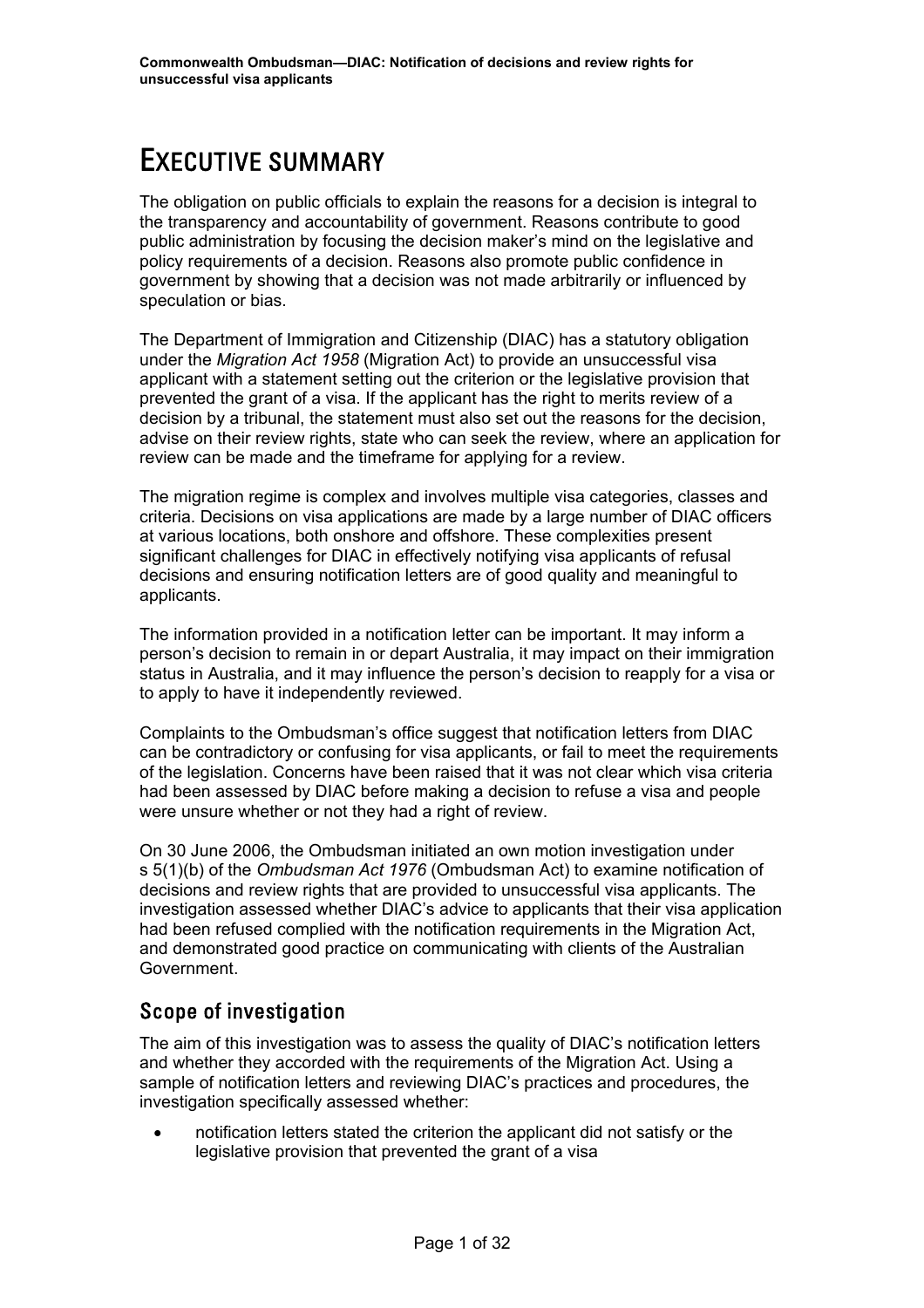- <span id="page-4-0"></span>• applicants with a right to merits review of a visa refusal decision received a statement of reasons for the decision and information about how and when to access review rights
- notification letters and statements of reasons were consistent with best practice principles such as the use of plain English and clear communication of information
- notification letters provided to applicants without merits review rights were informative and useful to applicants.

The investigation did not focus on DIAC's method of notification and the associated deemed receipt provisions.<sup>[1](#page-4-1)</sup> Nor did the investigation consider notification letters announcing a decision to cancel a visa.

The methodology adopted in this investigation is outlined in Part 1 of this report.

### Summary

This investigation found that DIAC's overall management of notification of adverse decisions is not coordinated or consistent. There was significant variation in the quality of information presented in notification letters, many of which fell considerably short of best practice standards. In some instances, this limited a visa applicant's ability to seek review or successfully reapply. In other instances, the information was overly complex, confusing and poorly presented.

A coordinated approach to this fundamental area of DIAC business will improve DIAC's communication with its clients and also assist applicants to respond appropriately to adverse decisions.

Three recommendations arising from the investigation together with DIAC's responses are set out at the end of this report. DIAC accepted all of the recommendations and has outlined strategies it already has in place to address the issues identified in this report.

<span id="page-4-1"></span> $\frac{1}{1}$  Methods of notification and deemed receipt provisions are outlined in ss 494B and 494C of the Migration Act. Issues associated with DIAC's compliance with these sections were identified in many of the immigration detention cases referred to the Ombudsman. See the Commonwealth Ombudsman's *Report into Referred Immigration Cases: Notification issues*, Report No. 9/2007*.*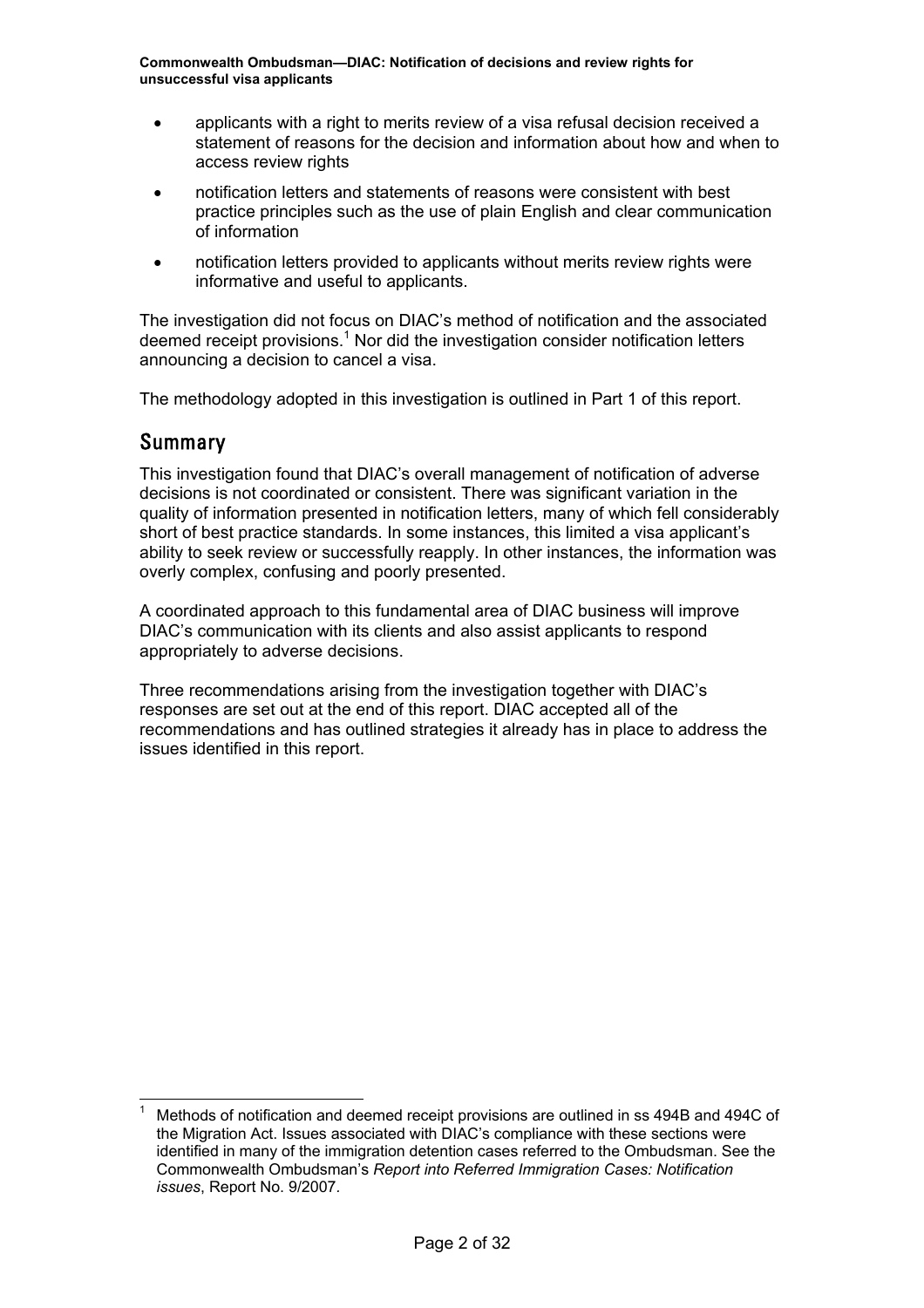## <span id="page-5-0"></span>PART 1—INTRODUCTION

1.1 DIAC processes 1[2](#page-5-1),000 applications for visas every day.<sup>2</sup> These visa applications may relate to 140 different visa categories, with visa refusal notifications being issued from around 80 offices located both onshore and offshore.

1.2 The volume of applications that are refused varies significantly across visa classes. In 2005–06 for example, DIAC received 3,300 applications for protection visas and refused 62%, $3$  while two million electronic visitor visa applications were lodged and less than 1% were refused. $4$ 

1.3 Against this background, DIAC is required to advise all visa applicants whether their application has been granted or refused. The Migration Act outlines the information that must be contained in visa refusal notification letters and when DIAC must provide a statement of reasons for the decision. There is also a range of other material providing guidance to decision makers on notification letters and statements of reasons for decisions. Additionally DIAC has specific procedures and a good decision making guide to assist its officers to assess, decide and notify applicants of visa decisions.

## Terminology

1.4 The term 'notification' refers to the letter that informs the applicant of the outcome of their visa application. A statement of reasons may be an attachment to a notification, or it may be incorporated in the notification letter.

1.5 The meaning of the term 'statement of reasons' adopted in this report refers to a statement that:

- sets out the decision and the reasons for the decision
- lists the findings on material facts
- refers to the evidence for the findings.

## Scope and methodology

1.6 This investigation assessed whether DIAC's advice to applicants that their visa application had been refused complied with the notification requirements in the Migration Act and demonstrated good practice regarding communicating with clients of the Australian Government. Other aspects of DIAC's notification obligations including cancellation decisions and notification methods were not considered as part of this investigation.

1.7 The Migration Act has three areas that impose a duty on the Immigration Minister to notify an applicant of a decision to refuse to grant a visa:

<span id="page-5-1"></span> <sup>2</sup> Mr Andrew Metcalfe, Plenary address at the Transformations Conference 2006, Federation of Ethnic Community Councils of Australia, Canberra (29 November 2006), www.immi.gov.au/about/speeches-pres/\_pdf/2006-11-29\_FECCA\_Secretarys\_plenary address.pdf

<span id="page-5-2"></span>Department of Immigration and Multicultural Affairs Annual Report 2005–06, p 118.

<span id="page-5-3"></span><sup>4</sup> From figures provided by DIAC to the Ombudsman's office for the purposes of this investigation.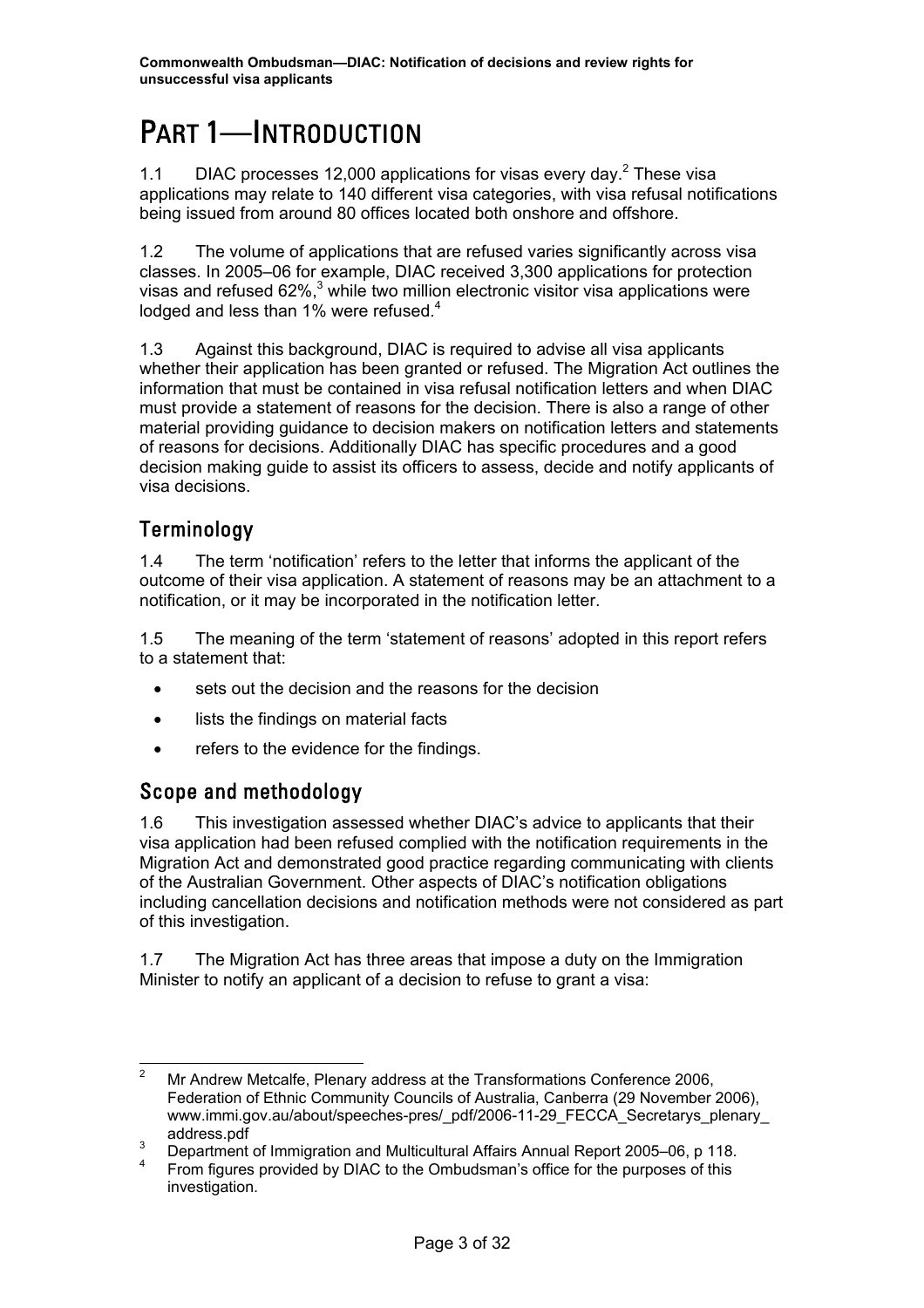- **s 66:** general refusal to grant a visa
- *s 500A (10):* refusal to grant a temporary safe haven visa made under subsections 500A (1) and (3)
- *s 501:* refusal to grant a visa for 'character concern' reasons.

1.8 This investigation focused on the general obligations under s 66 of the Act. The duties in this section are applicable to notifications issued for most visa classes, and are therefore an area of administration that affects a large number of people.<sup>[5](#page-6-0)</sup>

- 1.9 The methodology of this investigation included:
	- Assessing a sample of 1,800 notifications and statements of reasons against the relevant statutory requirements and best practice standards. $6$

The sample of notifications was selected from DIAC offices in Australia and overseas, and from business areas that process applications for student, humanitarian, family, business and protection visas. All requested notifications were issued between August and November 2006.

- •Consulting with business areas and specialist visa processing teams<sup>7</sup> to gain an understanding of the processes in place to ensure legislative compliance of the notifications issued from these offices, and for developing and maintaining notifications.
- Consulting with immigration legal centres, migrant resources centres and legal aid organisations to gain an understanding of the key issues encountered by DIAC's client group when provided with notifications of decisions and statements of reasons.

1.10 Part 2 of this report describes the legal and policy framework within DIAC relating to decision letters. Part 3 of this report focuses on notification letters in general and assesses whether DIAC met the legislative requirements outlined in s 66 and best practice standards.

1.11 DIAC's obligation to provide an unsuccessful visa applicant with a statement of reasons is discussed in Part 4 of this report. Part 5 focuses on review rights.

<span id="page-6-0"></span> <sup>5</sup> The investigation did not examine whether letters were sent to the correct people and the correct address, or accurately reflected recent court decisions on these matters (for example, *Chan Ta Srey v Minister for Immigration and Multicultural and Indigenous Affairs* (2003) 134 FRC 308). These issues are discussed in the Commonwealth Ombudsman's *Report into referred immigration cases: Notification issues, including cases affected by the Federal Court Decision in Srey*, Report 09/2007, available on the Commonwealth Ombudsman's website.

<span id="page-6-1"></span><sup>6</sup> Statutory requirements outlined in the Migration Act and associated Migration Regulations, the Procedures Advice Manual (PAM) 3 (GenGuide A), the Department's *Good Decision Making: Training for DIMA Decision Makers,* the Client Services Charter, and guidance provided by the *Administrative Review Council Decision Making Best Practice Guide 4: Reasons.*

<span id="page-6-2"></span><sup>7</sup> Consultations occurred with DIAC's National Office and the Melbourne, Adelaide and ACT state and territory offices.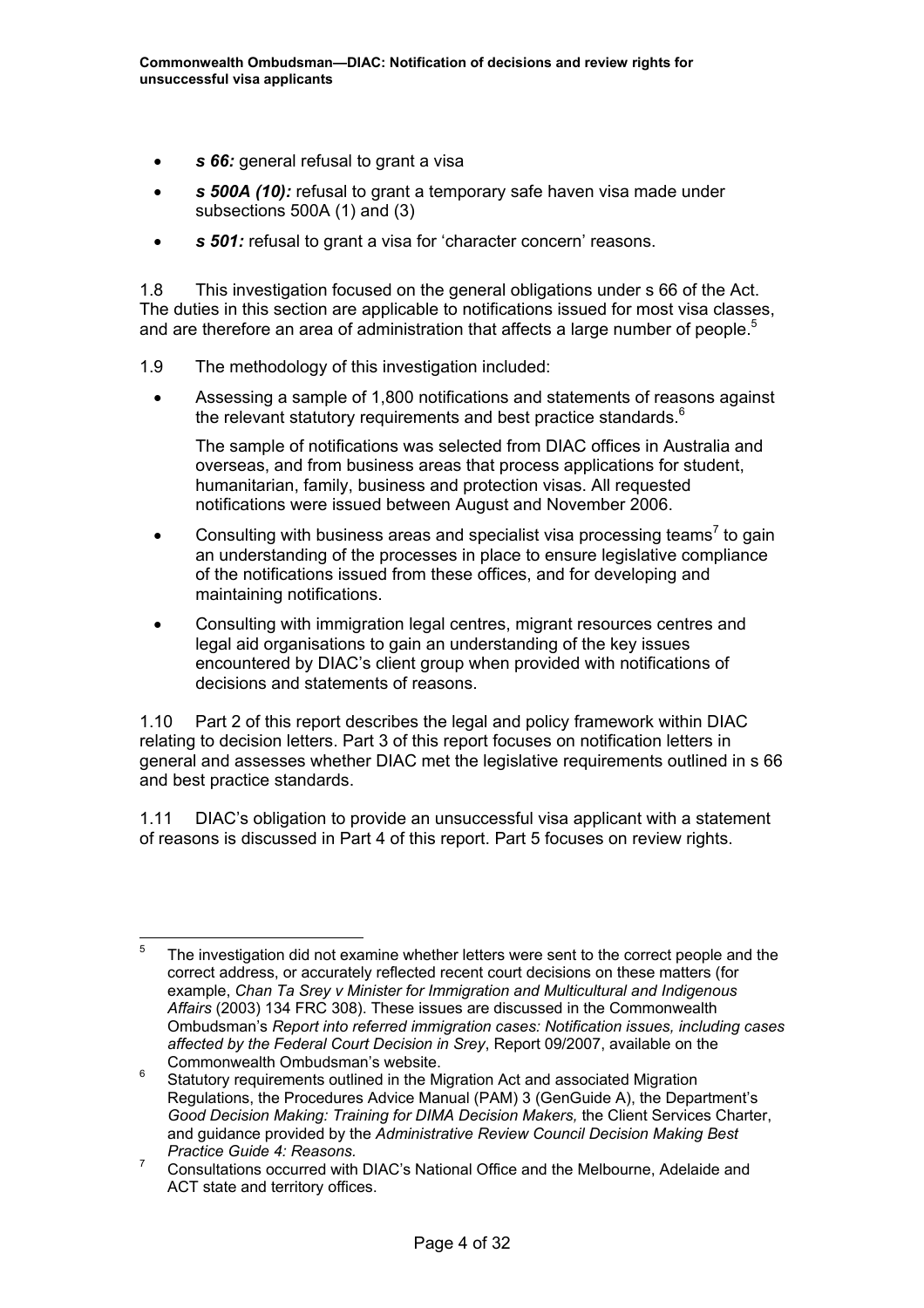## <span id="page-7-0"></span>PART 2—BACKGROUND

2.1 A range of legislative, policy and best practice guides combine to provide the framework for DIAC officers issuing decision letters to unsuccessful visa applicants.

## Legislation

2.2 The *Administrative Decisions (Judicial Review) Act 1977* (ADJR Act) and the *Administrative Appeals Tribunal Act 1975* (AAT Act) outline a requirement for a statement of reasons to be provided on request for a reviewable administrative decision. In addition to the AAT and ADJR Acts, specific legislation such as the Migration Act may also impose a duty on decision makers operating in a particular area of government to provide people with a notice of the reasons for a decision, irrespective of whether the notice was requested.

2.3 Legislation may indicate which decisions should be accompanied by a statement of reasons, the time limits for requesting and providing the statement of reasons, and its scope or content. These obligations enable people to more effectively use tribunals and other external review agencies such as the Ombudsman. Reasons are therefore integral to the effective review of administrative decisions.

2.4 A failure by an agency to provide a notification that conforms to the statutory requirements can prompt a review body to order an agency to remedy the oversight. Courts and tribunals can also view a defective statement of reasons as a sign of a defective decision, an error of law or a failure to take account of relevant considerations.

2.5 The requirement to provide a visa applicant with notification of a decision is outlined in s 66 of the Migration Act, which states:

#### Section 66 — Notification of decision

- (1) When the Minister grants or refuses to grant a visa, he or she is to notify the applicant of the decision in the prescribed way.
- (2) Notification of a decision to refuse an application for a visa must:
	- (a) if the grant of the visa was refused because the applicant did not satisfy a criterion for the visa—specify that criterion; and
	- (b) if the grant of the visa was refused because a provision of this Act or the regulations prevented the grant of the visa—specify that provision; and
	- (c) unless subsection (3) applies to the application—give written reasons (other than non-disclosable information) why the criterion was not satisfied or the provision prevented the grant of the visa; and
	- (d) if the applicant has a right to have the decision reviewed under Part 5 or 7 or section 500—state:
		- (i) that the decision can be reviewed; and
		- (ii) the time in which the application for review may be made; and
		- (iii) who can apply for the review; and
		- (iv) where the application for review can be made.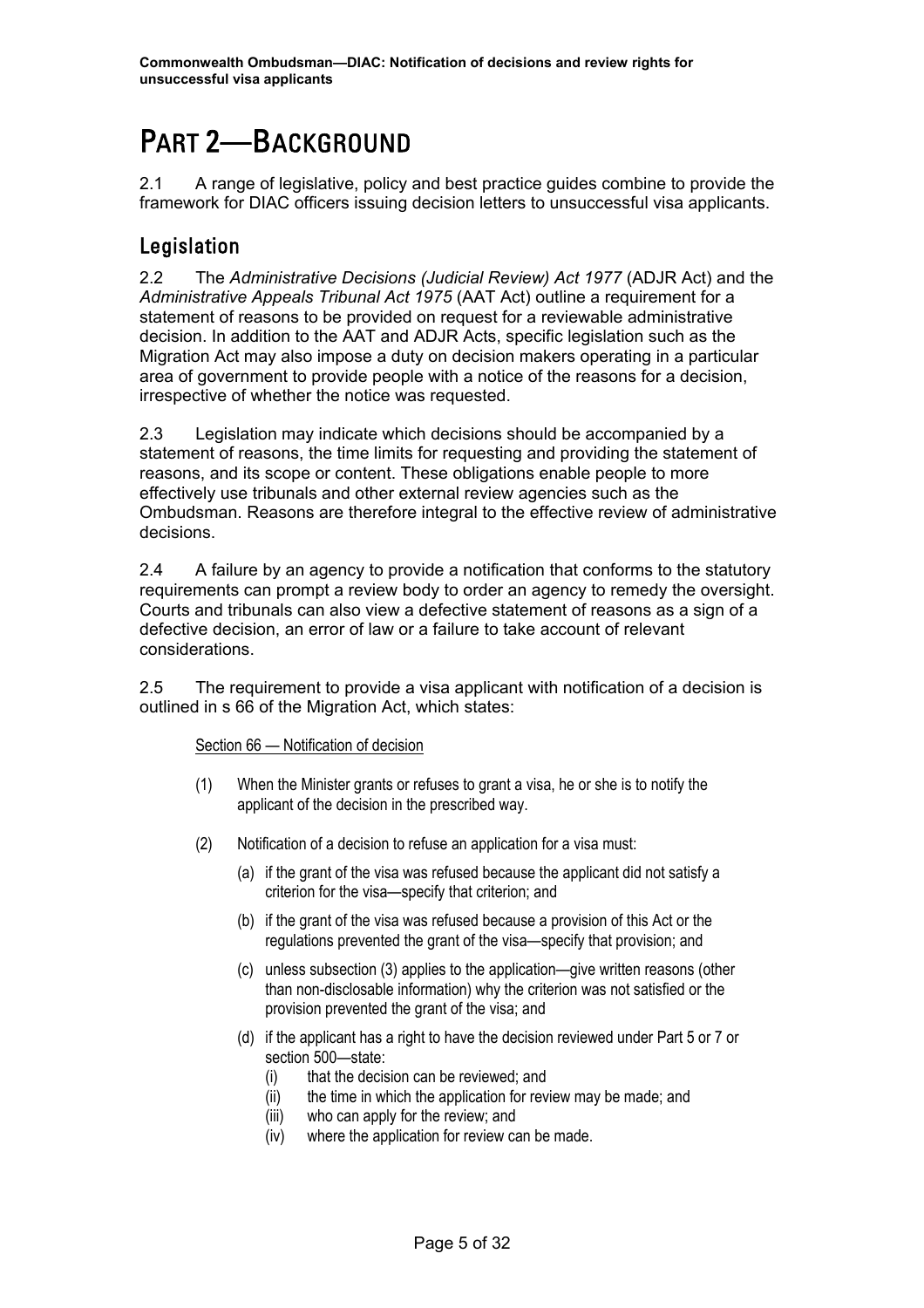- <span id="page-8-0"></span>(3) This subsection applies to an application for a visa if:
	- (a) the visa is a visa that cannot be granted while the applicant is in the migration zone; and
	- (b) this Act does not provide, under Part 5 or 7, for an application for review of a decision to refuse to grant the visa.

2.6 In essence, a decision maker must inform a visa applicant of the specific criterion or legislative provision that was not satisfied or which prevented the grant of the visa. If the applicant has the right to merits review, the decision maker must also provide the applicant with a statement of reasons that lists the findings on material facts and refers to the evidence for the findings, and the details for accessing merits review.

2.7 The Migration Act specifies which visa applicants are entitled to merits review by the Migration Review Tribunal (MRT) or the Refugee Review Tribunal (RRT). It is those applicants who are entitled to a statement of reasons for an adverse visa decision. These are:

- onshore refugee claimants (now permanent or temporary protection visas)
- onshore cancelled visa holders (except a person whose visa is cancelled at the border)
- onshore applicants for a visa (except a person who is detected at the border)
- Australian sponsor<sup>[8](#page-8-1)</sup> of an offshore applicant for a visa.

2.8 Offshore applicants without sponsors are not entitled to merits review. Notification letters to these applicants are therefore only required to outline the decision, the criterion that the applicant failed to meet and any legislative provisions that prevented the grant of the visa. The difference in these letters is that there is no legislative requirement to provide reasons for the decision or why the applicant did not satisfy a certain criterion.

### Additional guidance for decision makers

2.9 Decision makers in the immigration portfolio are also guided by the Procedures Advice Manual, and *Good Decision Making: Training for DIMA[9](#page-8-2) Decision Makers* guide ('the Guide'). These documents provide detailed instructions for assessing and deciding visa applications, and for developing a letter and statement of reasons for the applicant. Specific instructions from the Guide and the PAM are cited elsewhere in this report.

2.10 DIAC also has a Client Service Charter which sets out its stated commitment to treat clients with courtesy and respect, to be fair and reasonable and to provide clear and accurate information. Because English is a second language for many of DIAC's clients, the immigration law and policy is complex, and most visa applicants have a limited understanding of the Australian legal system and government

<span id="page-8-1"></span> <sup>8</sup> Sponsors include an Australian citizen, a company or partnership operating in Australia, the holder of a permanent visa or a New Zealand citizen who holds a special category  $visa.$ <sup>9</sup> The

<span id="page-8-2"></span>The Department of Immigration has had a name change since the introduction of this guide.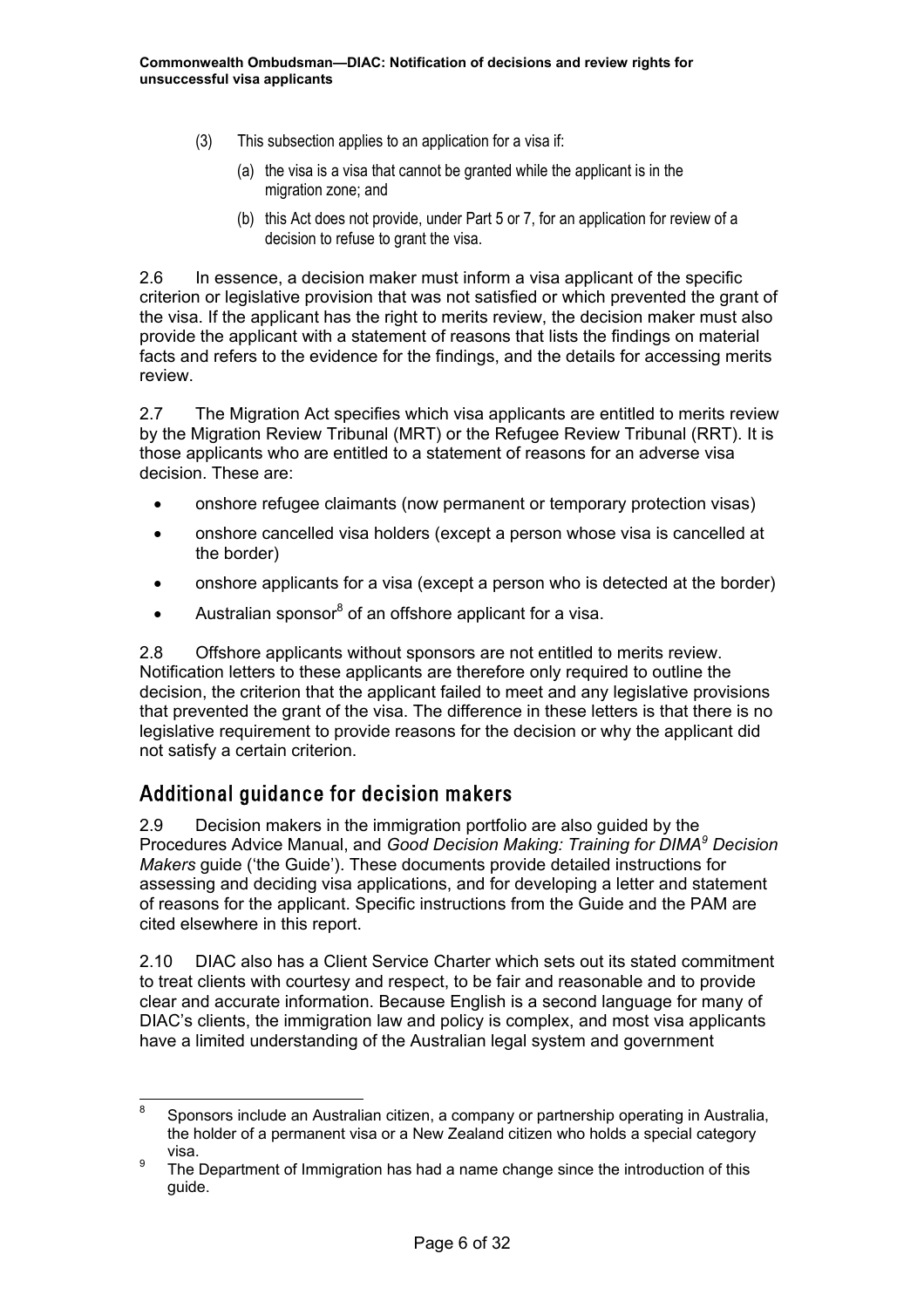processes, the Charter provides visa decision makers with guidance on how to communicate effectively with clients.

2.11 Additionally, the Administrative Review Council's *Practical Guidelines for Preparing Statements of Reasons*[10](#page-9-0) and the recently published *Decision Making Best Practice Guide 4: Reasons[11](#page-9-1)* set out a number of guidelines to assist administrative decision makers to communicate decisions. Generally notifications should:

- identify the decision maker and provide information that will enable the recipient to contact the decision maker to clarify the notice or decision
- specify the rights of the person affected and others involved in the process (for example, a sponsor or parent), as well as the availability of any relevant internal or external complaint avenues
- specify the timeframe in which the review rights may be exercised, associated lodgement fees, and any waiver or conditions on these terms
- direct the person affected to sources of information about the review process and assistance that may be available to them, such as contact details for translators.

2.12 For the purposes of this investigation, it is important to note that each of these guides emphasises the need to communicate in plain English. Plain English may be described as:

The use of language and design features so that a document is appropriate to its purpose, the subject matter, the relationship between reader and writer, the document type and the way the document is used.<sup>[12](#page-9-2)</sup>

2.13 The resources, guides and legislation relevant to notification letters and reasons for decisions informed a set of guiding principles for this investigation, tailored to the function of providing notification of decisions. The principles are:

- a visa applicant should be informed of the legislative framework under which a decision maker has made a decision
- a visa applicant should be informed whether they have any review rights
- a visa applicant with a review right should easily be able to assess whether to exercise that right to merits review, and how to initiate the process in the correct timeframe
- a visa applicant without a right to merits review should be able to assess what criterion they failed and what further action they can take
- it should be clear what criteria were applied and matters taken into account in making the decision
- a visa applicant should be able to contact the decision maker to discuss the decision, and be provided with directions for accessing further information
- a decision maker should communicate professionally, using plain English and demonstrating courtesy and respect.

<span id="page-9-0"></span><sup>&</sup>lt;sup>10</sup> Released by the Administrative Review Council in 2002.

<span id="page-9-1"></span><sup>&</sup>lt;sup>11</sup> Released by the Administrative Review Council in August 2007.

<span id="page-9-2"></span><sup>12</sup> Australian Language and Literacy Council, *Putting it Plainly* (1996), p 11.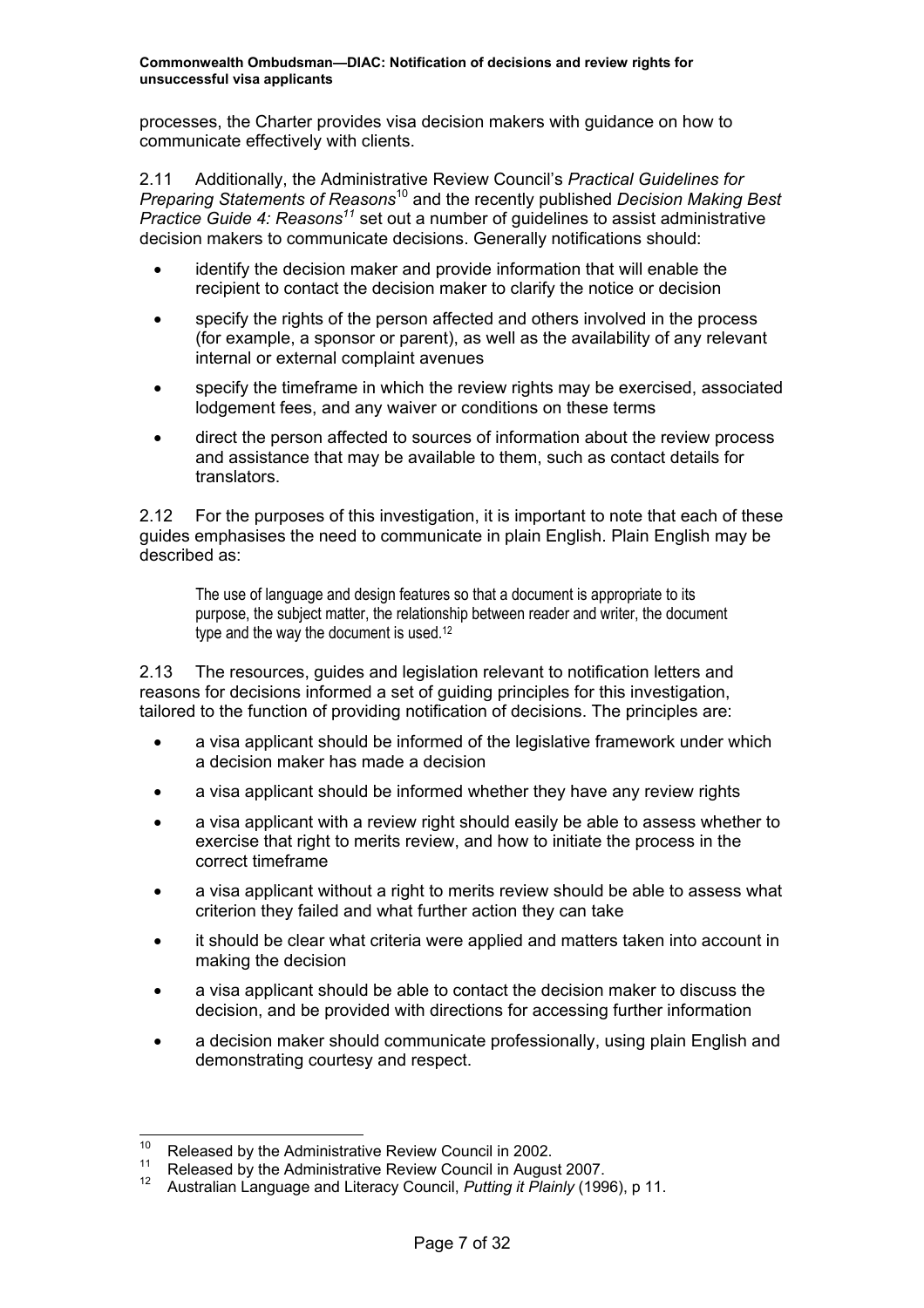## <span id="page-10-0"></span>DIAC's approach

2.14 DIAC processes visa applications at various processing centres around Australia and at offshore locations. The way in which notification letters are developed by DIAC varies significantly. Notification letters for some visa classes are centrally controlled by the relevant policy area in the National Office, others are developed locally by individual processing centres or by individual decision makers.

2.15 Decision makers often use templates and standard paragraphs when completing notification letters and statements of reasons for unsuccessful visa applicants. Templates can be in a variety of formats, ranging from pre-populated name, address and decision-maker information, to specific tick box formats which have the criteria for the particular visa outlined against each box. Templates can also include standard headings that may act both as a guide for the decision maker and to more clearly present the information to the visa applicant.

2.16 Templates often include standard paragraphs, which can either be added as required by the decision maker or may be set as part of the template. Standard paragraphs may relate to the explanation of certain legislative provisions or criteria, or provide generic information about review rights and processes. DIAC officers can access standard paragraphs from the DIAC intranet or individual visa processing centres. Alternatively, decision makers may create and use their own standard paragraphs.

2.17 These templates and standard paragraphs are usually developed by the relevant specialist policy areas and the legal section, and distributed electronically to offices or made available on the intranet for decision makers to access. When the templates were used, it appeared that the particulars of the applicant were either automatically populated by a central database or directly by the decision maker.

2.18 The assessment of notification letters in the course of this investigation highlighted that there is wide variation in the use of templates and standard paragraphs in a given visa class. In the spouse visa category, for example, Brisbane, Melbourne, Perth and Sydney offices each use different templates and standard paragraphs. In addition there were different templates used within these offices. The templates also included a variety of formats including 'tick a box' and tables, and there were also variations in the information included in the templates.

2.19 Additionally, templates and standard paragraphs were found to be stored and maintained both on DIAC's central database or kept locally by individual decision makers. This has led to a wide degree of variation in how templates are used, including how they are updated and populated. This suggests that the development, circulation, use of and retirement of templates and standard paragraphs is not coordinated and has caused the proliferation in the variations and standards in letters.

2.20 DIAC undertakes some quality assurance techniques for notification letters. These techniques vary and include processing centres conducting sample testing of notification letters from other processing centres, and National Office policy areas reviewing and updating standard paragraphs. Additionally, training and policy development contributes to DIAC's quality assurance in relation to notification of decisions. Quality assurance of notification letters is generally the responsibility of the visa policy area. Some visa classes do not have formal quality assurance processes established for notification letters.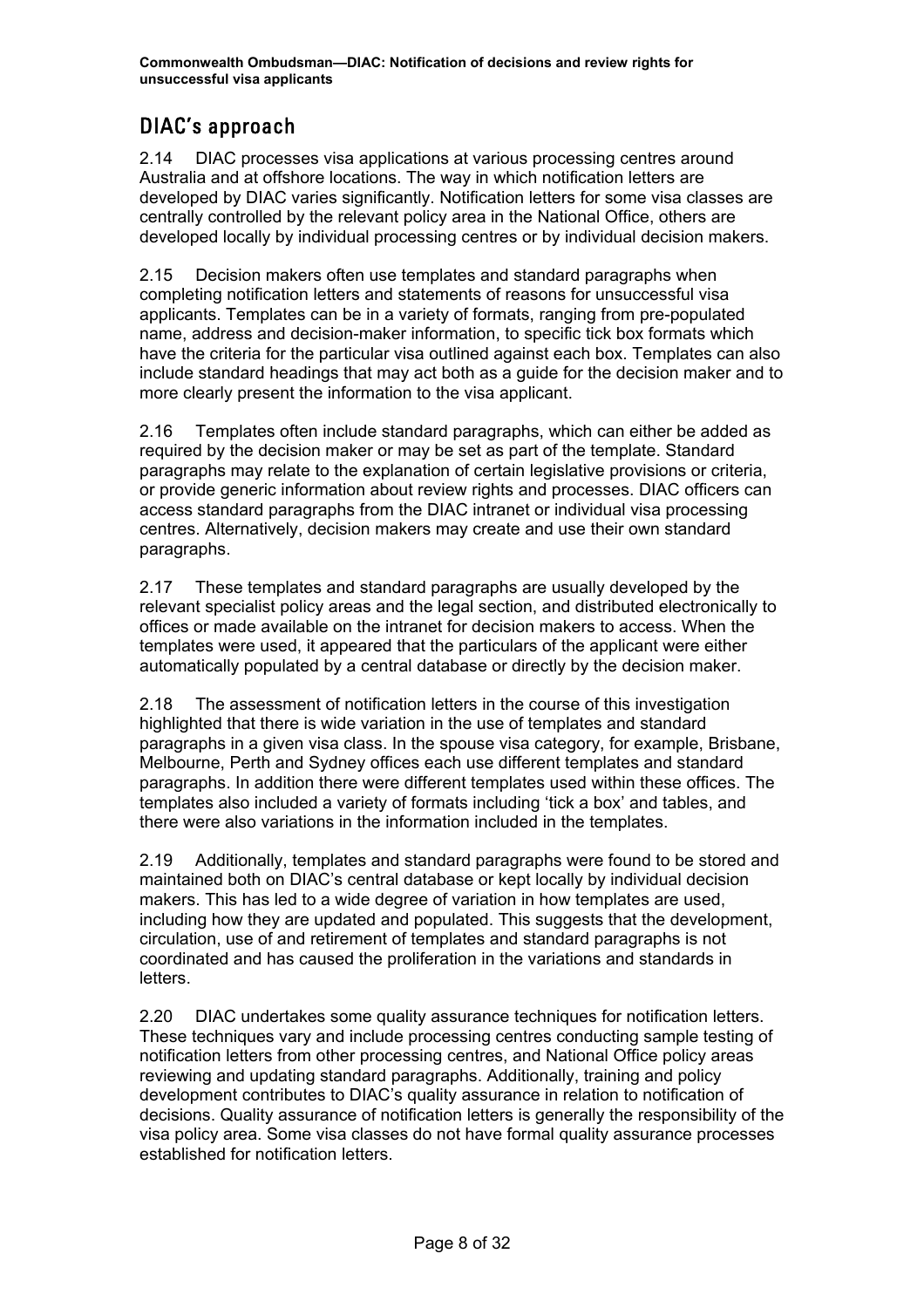2.21 DIAC has developed a range of strategies to improve communication with clients, including the Client Service Charter, the Letter Improvement Process and Client Correspondence Principles. Combined, these strategies provide useful and client-focused guidance for DIAC officers in developing quality letters to clients. However, this investigation found that these principles and guidelines are not being consistently applied for notification letters of visa refusal decisions.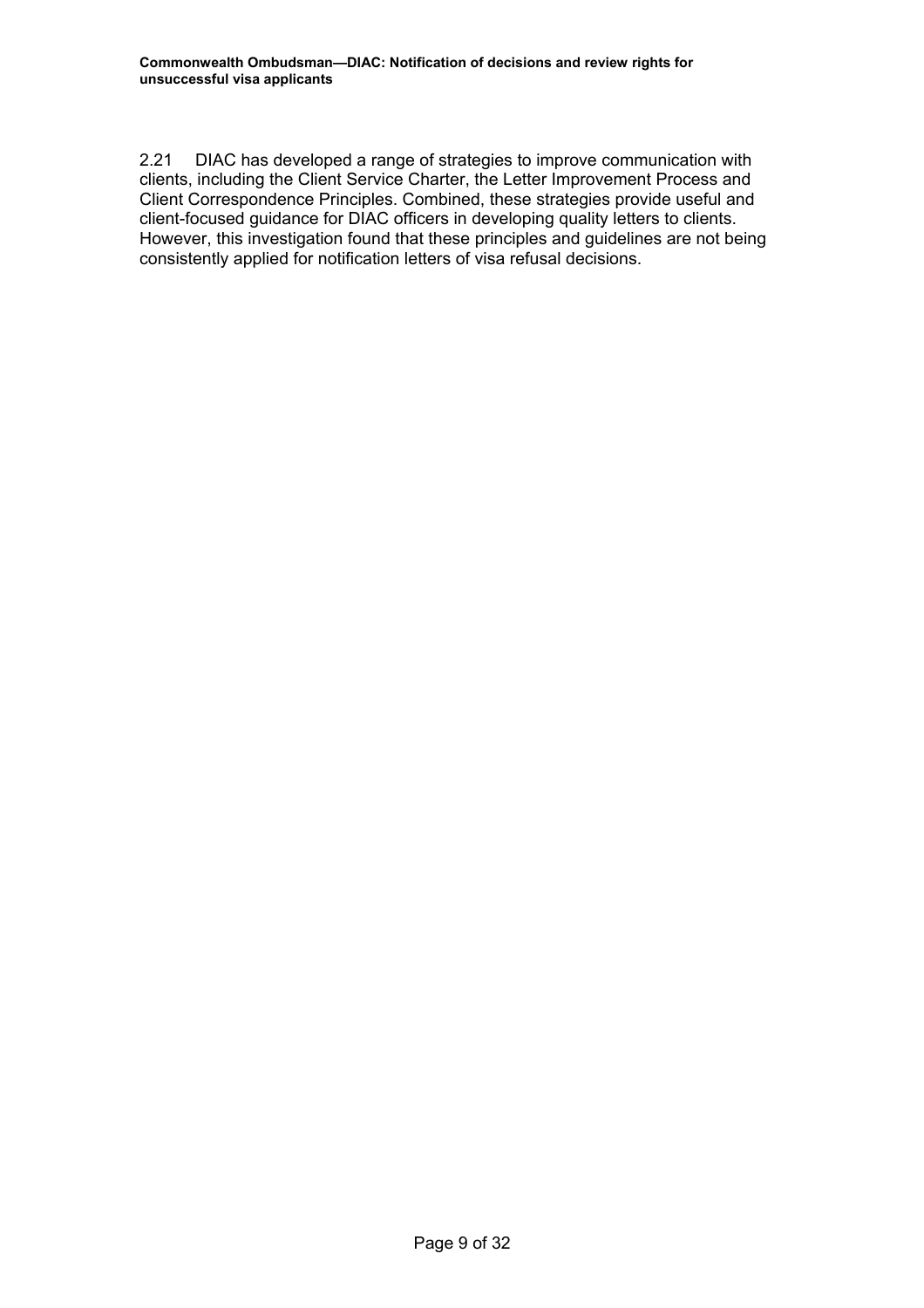## <span id="page-12-0"></span>PART 3—NOTIFICATION OF ADVERSE DECISIONS

### How the legislation is explained

3.1 It is a principle of good administration that a decision maker should refer to the legislation under which a decision has been made. Additionally, the Migration Act requires the decision maker to advise the applicant of the criterion or legislative provision that prevented the grant of a visa. The inclusion of this type of information in the visa refusal notification letter requires the decision maker to include and explain often complex legislative provisions.

3.2 The notification letters considered in this investigation generally appeared to meet these requirements, although the quality and format varied significantly. The letters reviewed showed that the way in which decision makers outline the criteria considered and other relevant legislation varies across DIAC. These include:

- extracts of legislation included in the body of the letter, ranging from the insertion of one clause to pages of many clauses and criteria
- extracts of legislation within the letter, followed by a short explanation of the relevance to the applicant's circumstances
- relevant legislation, clauses and sub clauses being referred to in the letter and full details included as an attachment
- plain English summaries of the specific criterion included in the body of letters.

3.3 DIAC's Guide to Good Decision Making instructs decision makers to use the specific wording of the criterion and not to substitute any other form of words. It states that:

Using words other than the words of the legislation will always give a disappointed applicant a chance to argue that the decision maker did not understand the proper legal test. The Department will then have to try to convince a court that the decision maker did understand the proper test even though it contains different words to the test that was apparently applied in the decision record.<sup>[13](#page-12-1)</sup>

3.4 This is consistent with the ARC's *Decision Making Best Practice Guide 4: Reasons*, **[14](#page-12-2)** which states that paraphrasing the legislation is unwise because the meaning might be inadvertently changed. It is important for DIAC officers to outline accurately the relevant legislation to ensure that applicants are provided with meaningful and comprehensive information. This is important to enable unsuccessful applicants to consider their options, including assessing whether to apply for another visa, addressing the reason they failed a particular criterion before re-applying or seeking further advice or assistance.

3.5 If decision makers are summarising or providing plain English explanations of the criterion failed, which appears to be a common practice, it is important that such explanations are cleared by the relevant policy or legal areas. The legislative provision that is being paraphrased should be identified, and consideration given to

<span id="page-12-2"></span><span id="page-12-1"></span> <sup>13</sup> DIMA, *Good Decision Making: Training for DIMA Decision Makers* (February 2006), p 67. 14 Administrative Review Council *Decision Making Best Practice Guide 4: Reasons* (August 2007).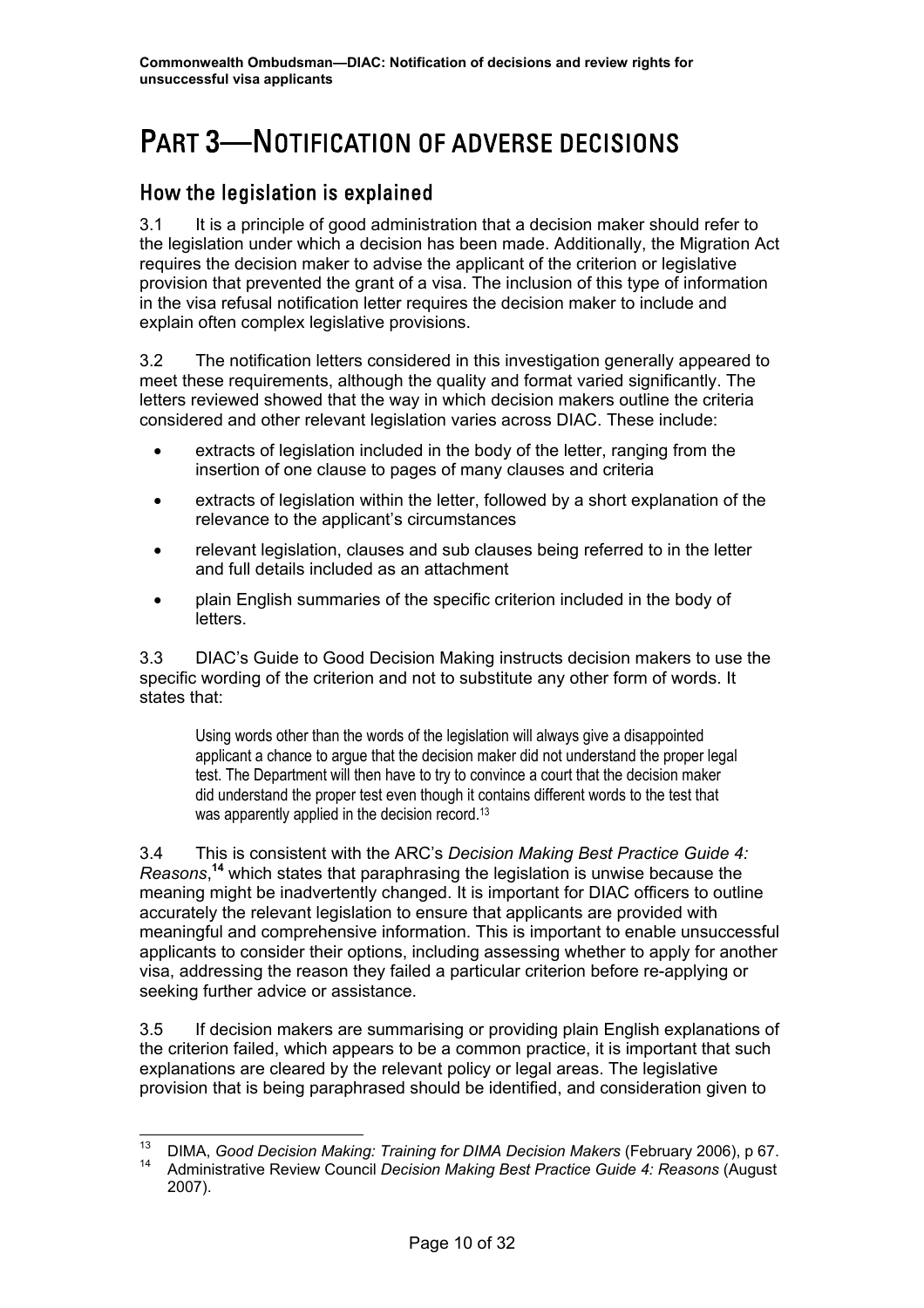attaching an extract of the relevant criteria to the letter. This approach will ensure the visa applicant is provided with comprehensive and accurate information.

3.6 The investigation found that references to legislation in the notification letter were not usually included as an attachment. The exclusion of such information mav lead an applicant to be misinformed or confused about the specific legislative basis for the decision or what exactly prevented the grant of the visa.

3.7 There were also examples where the legislative provisions outlined in letters were outdated and had been amended prior to the letter being provided to the applicant. In one case the criterion included had been amended two years prior to the letter being sent, yet the amendment had not been incorporated into the existing template. The visa assessment scheme, in which different criteria may be assessed at the time of application and at the time of decision, makes it important for decision makers to state the legislative provisions correctly. This is particularly important when there has been a delay between the application, assessment and decision stages. Decision makers need to ensure that the criteria included are up-to-date, correct and relevant. Additionally, quality assurance and oversight mechanisms need to address this issue.

3.8 By way of example, below is an extract from a letter informing an applicant of the criterion failed. The parts that are underlined, which appear to be inactive hyperlinks from extracts copied from an online source, are not included or explained in the notification. It demonstrates that, without interpretation by the decision maker or attachment of all relevant legislation, direct extracts from legislation can be meaningless and may not be in a complete form. Further, without the inclusion of all relevant information, an unsuccessful visa applicant will miss key information that may assist them to make an informed decision about appropriate further action.

#### 457.212

- (1) If the applicant is the holder of a Student Temporary (Class TU) visa and is a fully funded student within the meaning given by clause 5A103, the Minister is satisfied that it would not be detrimental to Australia's policies in relation to overseas students to grant the visa.
- (2) Subclause (1) does not apply to an applicant who meets the requirements of subclause 457.223 (3) or (10).

3.9 In order to provide meaningful references without confusing the applicant with volumes of legislation, it may be appropriate to include the referenced materials in an attachment to the notification letter and also to provide a plain English summary of the legislative extracts. In the letter extract above, it would have been preferable for the decision maker to summarise the meaning of a fully funded student and also to attach the relevant clause. This approach will ensure that information provided to the unsuccessful visa applicant is accurate, complete and meaningful.

3.10 For most people, legislation is complex and uses unfamiliar language. Recognising, however, that decision makers have an obligation to communicate this information, DIAC is encouraged to undertake user testing to find the most effective way of meeting this obligation.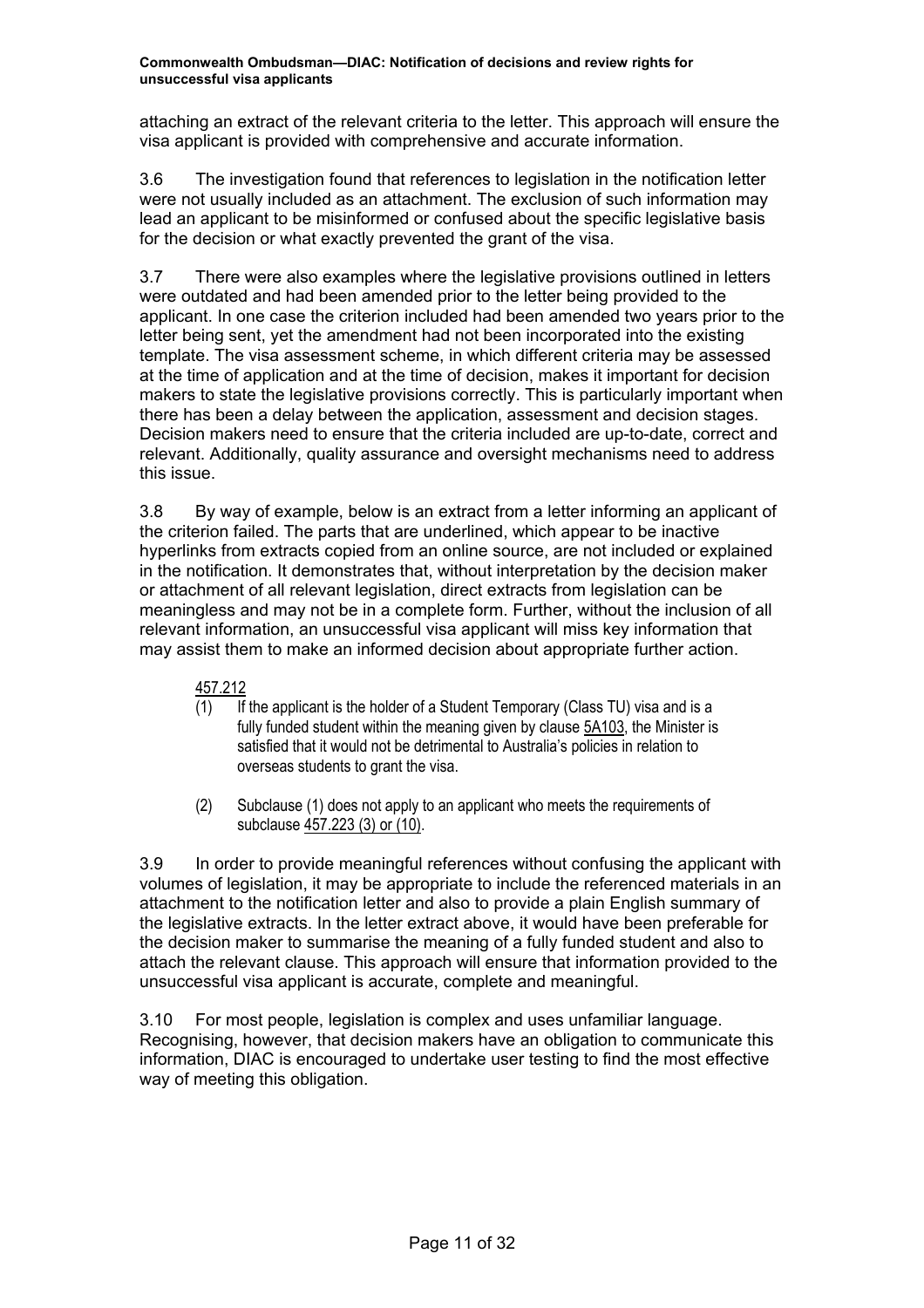## <span id="page-14-0"></span>What criteria were considered by the decision maker

3.11 A DIAC decision maker has a statutory obligation to specify the criterion on which a visa application fails. Once the decision maker identifies a criterion that the applicant has failed to satisfy, a decision can be made to refuse the visa. The decision maker is not required to assess the application against all criteria. DIAC's Procedural Advice Manual and Good Decision Making Guide both remind decision makers to be careful not to suggest that the applicant meets other criteria if these were not assessed.

3.12 In some cases the notification letters examined in this investigation explained to the applicant that they failed a particular criterion and that the assessment of their application then stopped. More commonly, however, the notifications did not explain that the application had not been assessed against other relevant criteria referred to in the notification letter. It was therefore not always clear whether the applicant:

- met all criteria, except that which had been ticked or cited as having failed
- failed other criteria as well as that which had been ticked or cited as the failed criterion
- was not assessed against other criteria.

3.13 A complaint investigated by this office illustrates the impact that insufficient, inaccurate or misleading information about the criteria assessed can have on an individual.

#### **Case study**

Ms A applied for a student visa to study in Australia. Ms A's sister and brother-in-law set aside funds in their joint bank account to support Ms A's stay in Australia. DIAC rejected this application on the basis that Ms A did not have sufficient funds and that the funds had not been held in the account for long enough. The rejection letter did not include any other reasons for the decision. The letter invited Ms A to reapply should the reasons for rejection of the first application be rectified.

The appearance of the letter, which was in a tick box template format, involved two boxes being ticked under the heading of 'financial capacity' with the corresponding reasons being that the funds had not been held in a bank account for the required minimum time of six months and that the funds were insufficient. There was a third criterion outlined under this heading that funds were not from an acceptable source. This box had not been ticked and it appeared in between the two boxes and corresponding criteria that had been ticked. The letter could be read as intimating that the source of the funds was not considered to be a problem by the decision maker.

Based on this refusal letter, Ms A's sister and brother in law increased the funds set aside in their account and Ms A made a further application for a student visa and outlaid a further application fee. Ms A's second application was rejected on the basis that the funds were not from an acceptable source as defined by the Migration Regulations 1994. The decision maker advised in the refusal letter that Ms A's brother in law was not an 'acceptable individual' and the funds were therefore considered tainted.

Ms A's brother-in-law made a complaint to the Ombudsman's office that the information in the first rejection was misleading. The complaint was upheld on investigation.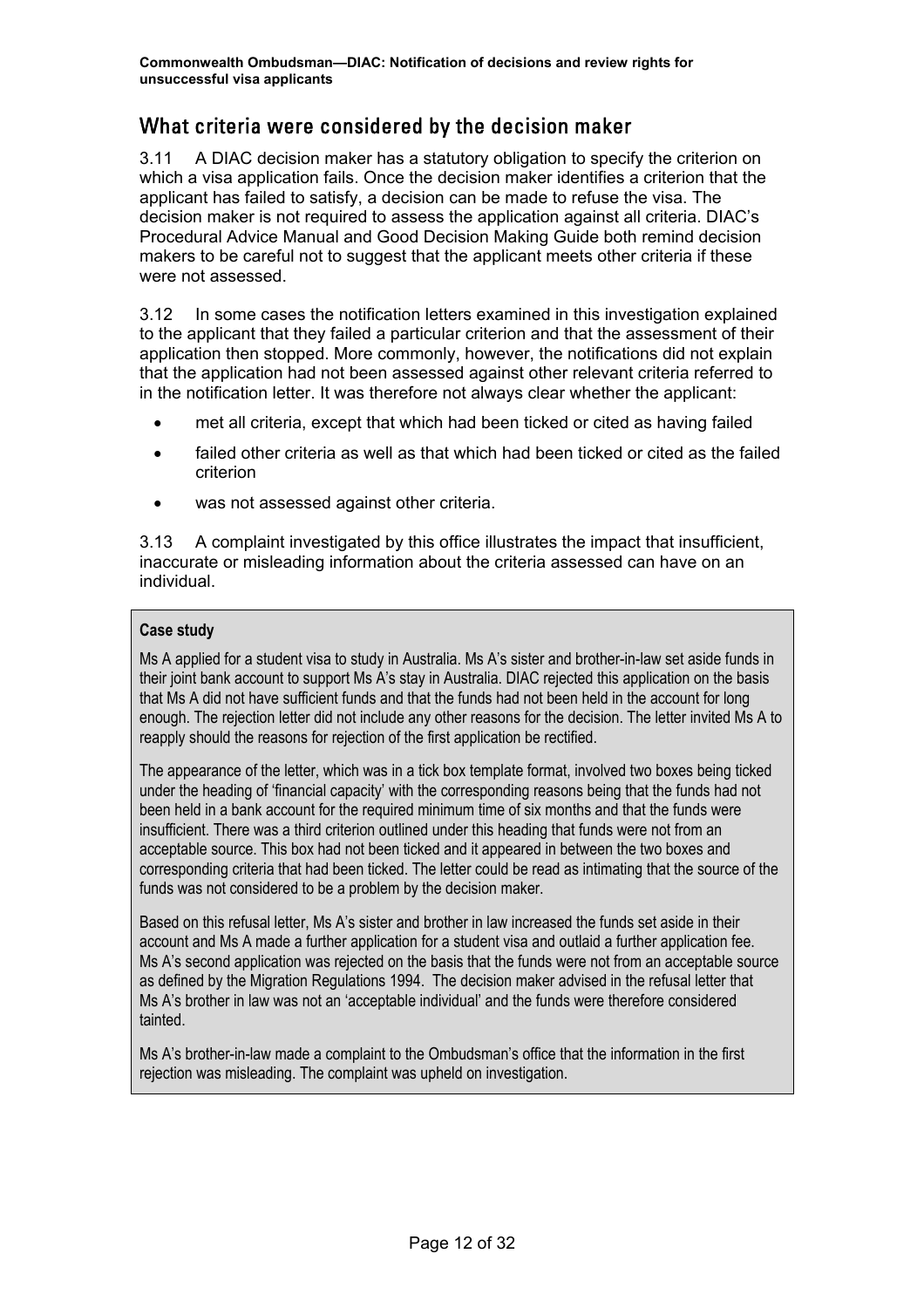<span id="page-15-0"></span>3.14 The visa refusal letter provided to Ms A was misleading in a number of respects:

- it did not make clear which criteria were considered by the decision maker and which were not
- it did not state that DIAC discontinued the assessment of the application once it had found a failure to satisfy a single criterion
- the tick box approach was misleading as it implied that the boxes not ticked were assessed as being met
- the letter advised that a further application should address the reasons for this visa refusal, however it is apparent that not all reasons were provided.

3.15 Issues similar to these were identified in many of the notification letters reviewed as part of this investigation.

3.16 An applicant should be informed not only of the criterion they failed to satisfy, but also of other criteria they are required to satisfy, whether they were assessed and if so, whether they satisfied these criteria. It is also important that an applicant is made aware that a future change to policy or a different decision maker means that the same assessment of a subsequent application cannot be guaranteed. If given this information, an unsuccessful visa applicant will be better able to decide how they might respond. This might include re-applying for the same visa after attempting to address the failed criterion, or applying for a different class of visa, if they were not eligible for the type originally applied for.

### Quality and consistency

3.17 Many of the notifications examined in this investigation had one or more of the following:

- spelling errors and sloppy cut and paste actions
- incomplete sentences and grammatical errors
- used different versions of the Departmental and Australian Government letterhead
- included options or instructions for the decision maker that were presumably meant to be deleted before the notification was sent
- lacked formatting which resulted in a notification letter comprising pages of compacted text.

3.18 In some notification letters it was evident that the error in spelling or formatting was embedded in the template and may not have been correctable by the decision maker completing the notification. DIAC officers have indicated that these errors can remain in place for long periods of time (in one instance a year) because it is believed that changes to templates on the central database are not allocated a high priority by the area responsible.

3.19 These elements should be part of an effective quality control strategy adopted by DIAC and individual policy areas, with a focus on ensuring that errors embedded in templates are rectified immediately.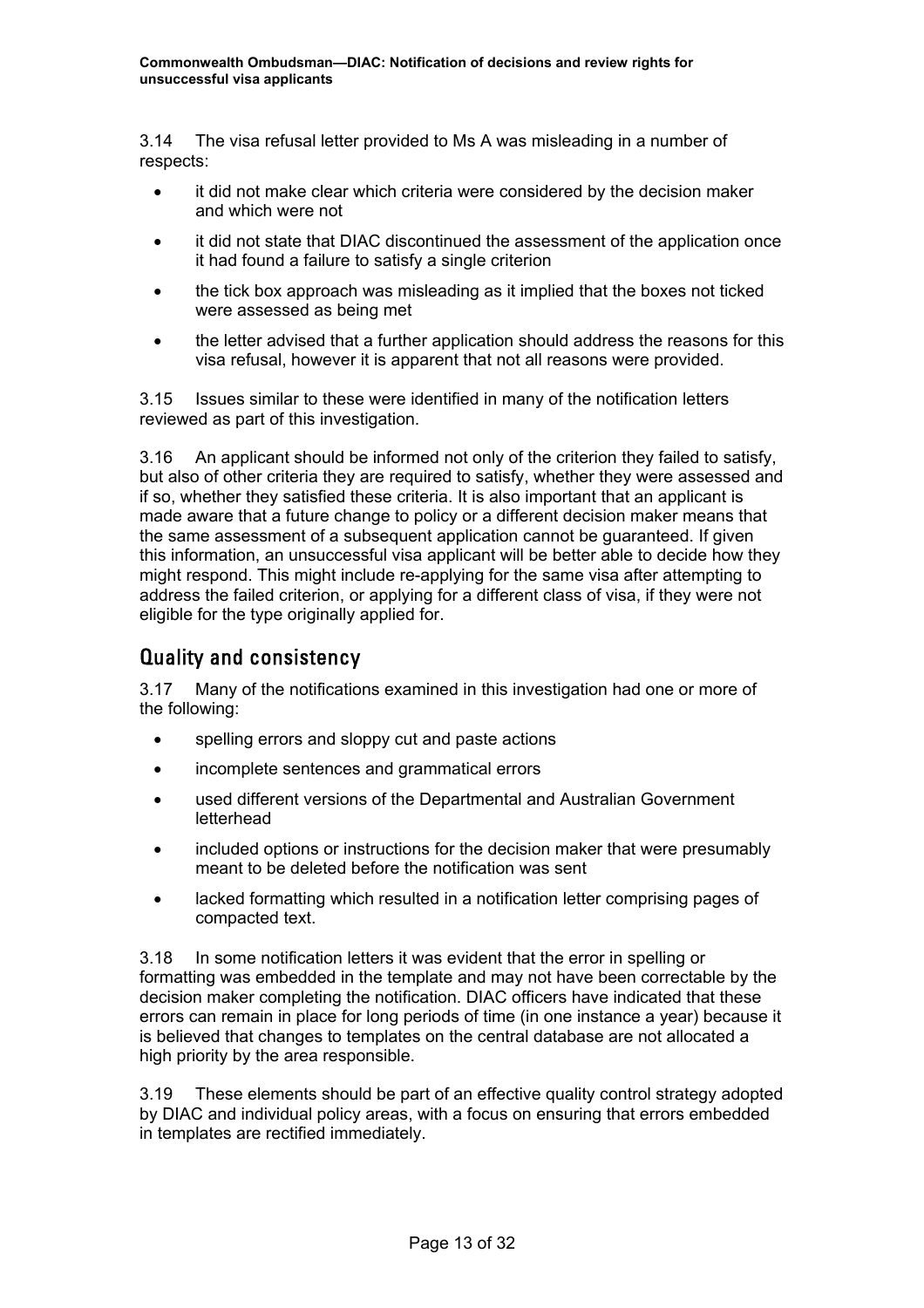#### <span id="page-16-0"></span>*Use of templates*

3.20 As discussed earlier, the use of templates varies significantly and many inconsistencies exist. Templates may be a useful way to ensure that all necessary information is provided to the applicant, the information is clearly presented and the information is accurate and up to date. However, this investigation found that the way in which templates are currently being accessed, maintained, populated and reviewed does not achieve some of these benefits.

3.21 As noted elsewhere, it is important that the notification clearly indicates to the applicant whether they were assessed against all or only some of the requirements, and the extent to which they meet these. In the tick box example below, the applicant may be left wondering whether the other criteria not ticked had been assessed, specifically whether the form of evidence they have chosen to supply is from an acceptable source, or is fully sanctioned.

3.22 While the use of templates may assist decision makers to meet their legislative obligations in relation to notifications and improve the quality of information in notification letters, it is important for templates to enable decision makers to make effective use of spaces for additional comments or similar to explain to applicants the reasoning on key areas of judgement such as 'genuine relationship' or 'compassionate grounds'. Space should also be made for explaining a decision maker's reasoning in giving particular consideration or weighting to information provided by the applicant.

#### *The tick box approach*

3.23 The 'tick box' format of notification letters, discussed in the case study on page 12, demonstrates one model of a template. One advantage of the tick box approach is that information is presented in a clear and consistent manner, criteria are set out in a comprehensive and easy to understand format, and the applicant is advised of which criteria were and were not assessed.

3.24 The two examples below show, by comparison, how complex information can be better presented in a tick box format. Example 1 provides an extract from a letter that cited a provision in the Migration Act the decision maker decided was not met by the applicant. Specifically the decision maker decided that the applicant did not have the financial capacity to undertake a course of study in Australia. The letter is unhelpful as it replicates the relevant criterion and does not provide further information about what specifically is assessed by the decision maker to determine a person's financial capacity.

#### *Example 1*

573.223

- (2) An applicant meets the requirements of this subclause if:
	- (a) the applicant gives to the Minister evidence, in accordance with the requirements mentioned in Schedule 5A for Subclass 573 and the assessment level to which the applicant is subject, in relation to:
	- (b) the financial capacity of the applicant to undertake each of those courses of study without contravening any consideration of the visa related to work.

3.25 Example 2 uses a tick box format to list the evidence or 'tests' that the decision maker uses in reaching the decision about the applicant's financial capacity to study in Australia. This example provides the applicant with a greater understanding of how the decision was reached or the criterion that was not met. However, for the tick box format to be useful for an applicant it must indicate which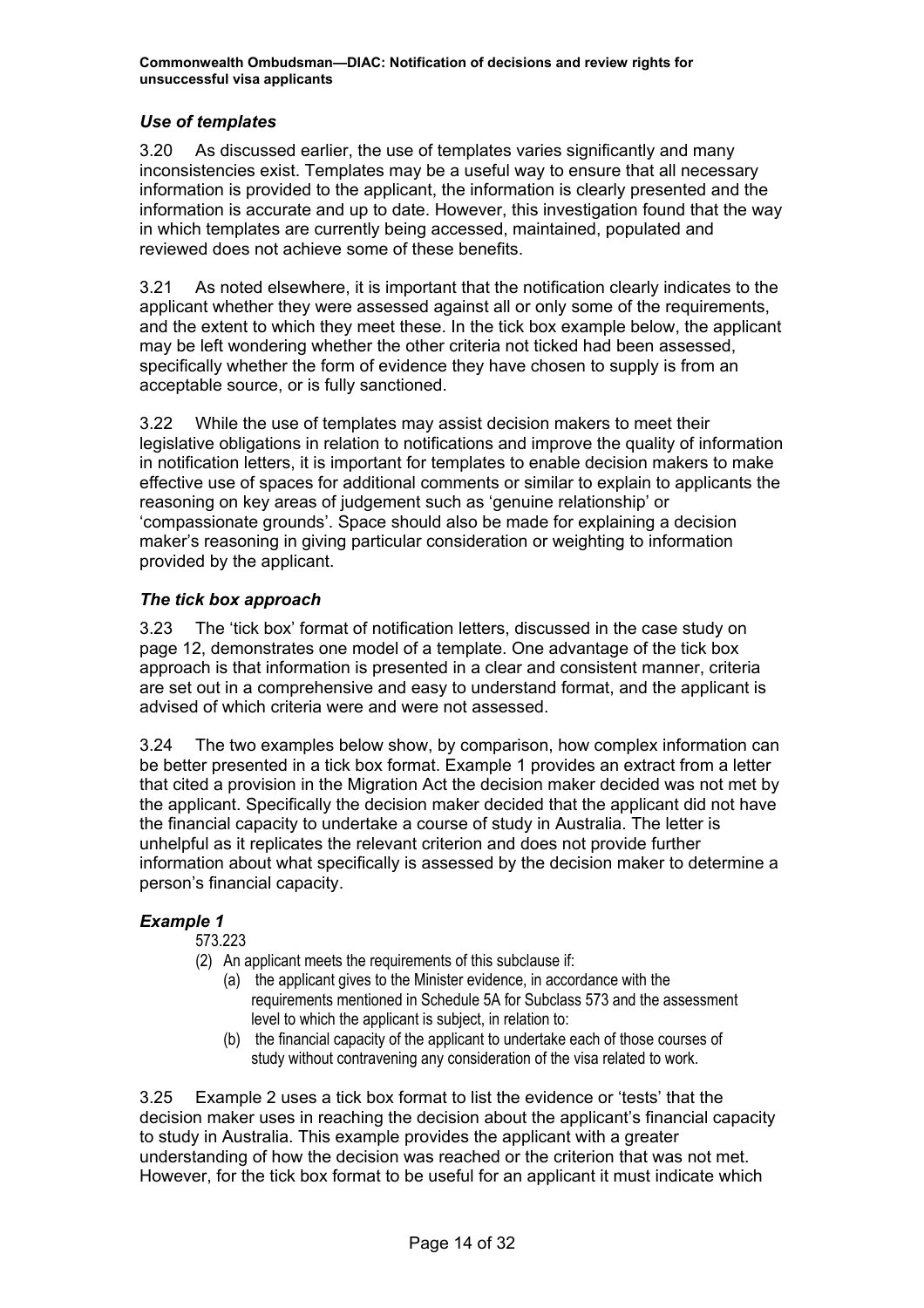<span id="page-17-0"></span>criteria were actually assessed or what evidence is required to be provided in support of a fresh application. Additionally, a copy of Schedule 5A 508 should have been attached to this letter as the information below is a summarised version of the schedule.

| <b>Example 2</b> |                                                                                                                                                                                                                                                                                                                                                                                                                                                 |
|------------------|-------------------------------------------------------------------------------------------------------------------------------------------------------------------------------------------------------------------------------------------------------------------------------------------------------------------------------------------------------------------------------------------------------------------------------------------------|
|                  | <b>FINANCIAL CAPACITY (Schedule 5A, Clause 5A508)</b><br>The evidence of funds that you have submitted are not held in or loaned from an<br>institution, which is an acceptable financial institution within the definition in the<br>Migration Regulations. Information about Indian and Nepalese institutions that<br>have, to date, demonstrated a history of meeting the definition is available on the<br>website www.india.embassy.gov.au |
|                  | The evidence of funds you have provided is not from an acceptable source.                                                                                                                                                                                                                                                                                                                                                                       |
|                  | You have not demonstrated that the required amount of funds has been held for<br>the three months immediately before the date on which the application was made.                                                                                                                                                                                                                                                                                |
|                  | The loan(s) you have submitted as evidence of financial support is not fully<br>sanctioned – it has only been sanctioned in principle and is therefore unacceptable.                                                                                                                                                                                                                                                                            |
| $\checkmark$     | You have not provided acceptable evidence that the amount of funds you have is<br>sufficient to meet course fees, living costs and school costs in Australia.                                                                                                                                                                                                                                                                                   |
|                  | The evidence of funds you have provided is not consistent with the demonstrated<br>regular income of the provider of the funds.                                                                                                                                                                                                                                                                                                                 |

## The need for plain English

3.26 The ARC Best Practice Guide<sup>15</sup> advises that a statement of reasons should 'use plain English, keep sentences short and to the point, avoid generalities and vague terms, and avoid technical terms and abbreviations if they are not likely to be readily understood by the person concerned'.

3.27 A plain English approach is also advocated in DIAC's procedures and the Client Service Charter. It is an effective way to communicate legislation and reasons for decisions in a clear and understandable way. A plain English approach recognises the information priorities of the receiver and considers the language, structure and formatting required to effectively communicate with this audience.

3.28 It is important to recognise that English may be a second language for many recipients of notification letters, and that most visa applicants will have a limited understanding of the Australian legal system and government processes. Consultations revealed that some groups of applicants are reliant on communitybased organisations and legal aid centres for assistance in understanding documents received from DIAC.

3.29 This investigation found that there is scope for DIAC to improve its communication with clients by incorporating the principles of plain English. The investigation found that letters could be simplified and more clearly presented and

<span id="page-17-1"></span> <sup>15</sup> Administrative Review Council, *Decision Making Best Practice Guide 4: Reasons* (August 2007), p.9.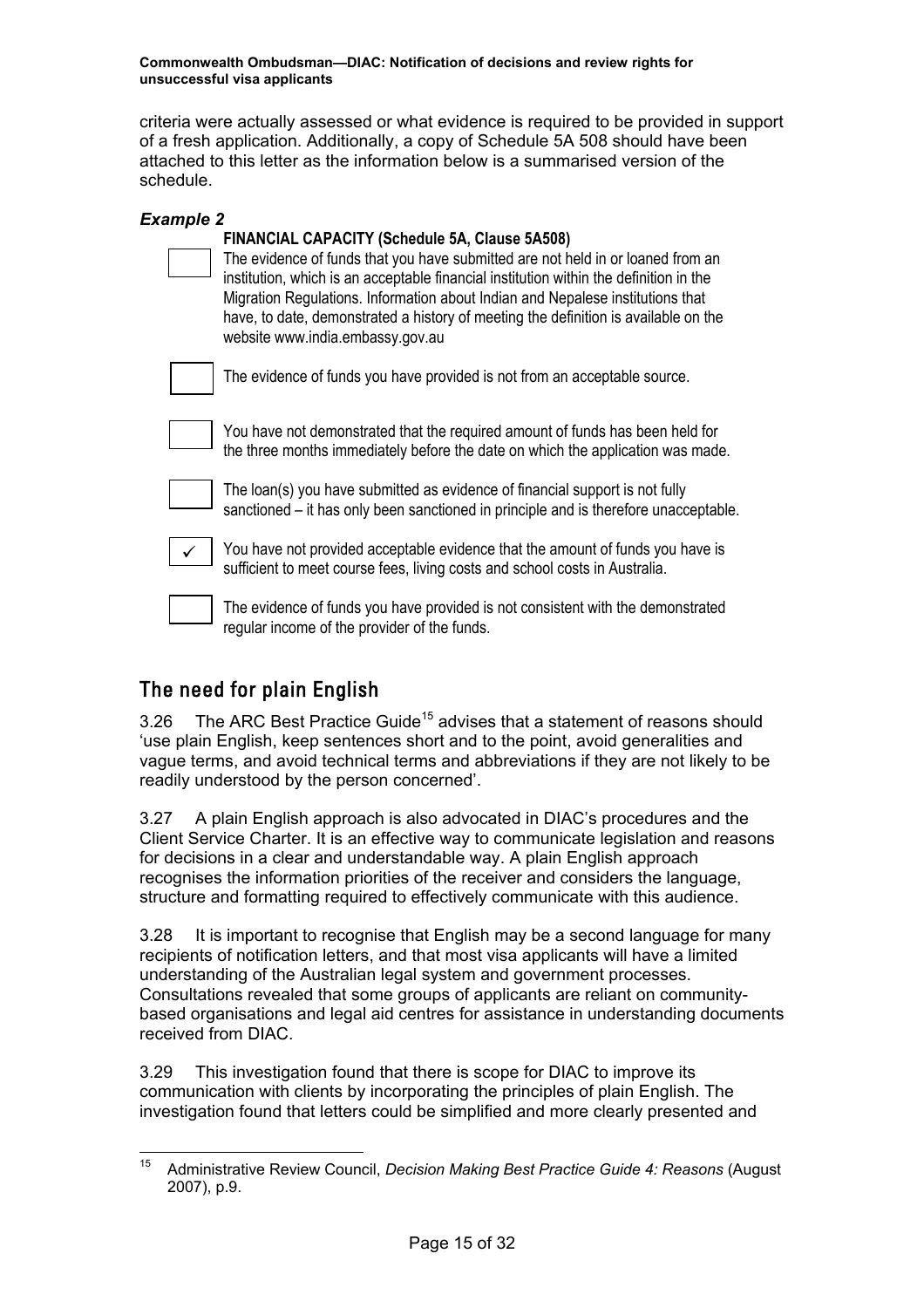<span id="page-18-0"></span>explained, even though it can be acknowledged that the legislation being applied is complex. DIAC decision makers are encouraged to review notification letters to ensure that the plain English principles outlined above are incorporated.

### Demonstrating courtesy and respect

3.30 DIAC's Client Service Charter commits decision makers to treat clients with courtesy and respect and to be fair and reasonable. In written communication these aims may be met by using a professional and respectful tone that recognises the importance and impact of the decision for the recipient.

3.31 Some visa processing offices have tailored the notification to lessen the impact of the adverse decision, although such examples were found to be rare:

I regret that I do not have better news for you.

I regret to advise you that your migration visa application has been refused.

Thank you for your application. I'm sorry to inform you …

If you require any further information, or need any of the above matters clarified please contact this office on (08) XXXXX.

3.32 Notification letters that are written in plain English, have a humane and respectful element, and provide contact details for queries or clarification, are likely to assist DIAC to improve its relationship with its clients and to help clients better understand the information that is being provided to them. These strategies will assist DIAC to meet the service principles it has committed to in its Client Service Charter.

### Identifying the decision maker

3.33 Both the Procedures Advice Manual and DIAC's Good Decision Making Guide inform decision makers of the importance of identifying themselves. According to the manual:

It is of critical importance … that the actual visa decision maker is identifiable. Not recording the name or other identifier of the actual decision maker risks causing confusion as to who actually made the visa decisions, and that could give rise later to problems in relation to judicial review of the visa decision or internal case auditing.

3.34 The Guide adds that:

… in order to establish that you were a delegate at the time of the decision, you must also insert:

- o your name
- $\circ$  your position number  $\ldots$  on the day of the decision
- o your signature
- o date of the decision.

3.35 The investigation found that this standard is inconsistently applied within and across visa processing posts. It was not uncommon for the decision maker not to provide their name or to provide their first name only, and for the notice not to be issued on Departmental letterhead and include the standard footer containing Departmental contact details. Some processing locations routinely provide the case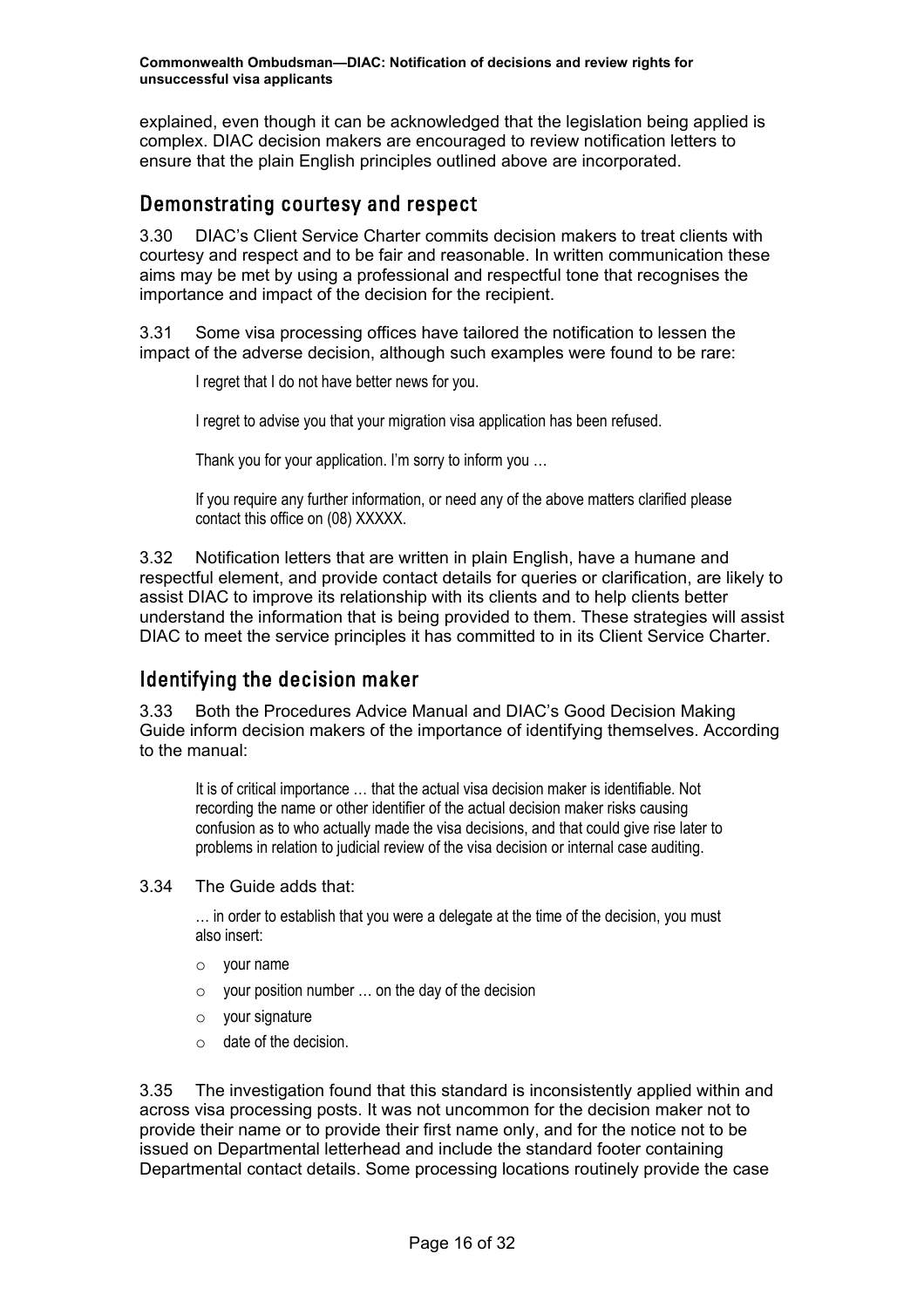and client identity numbers, and a phone number for direct contact with the decision maker (as opposed to a general national line).

3.36 In some cases there may be good reason for the decision maker not to include their full name, in which case the position number and the team name could be included. However, in addition to enabling review bodies to ensure the decision maker had valid ministerial delegation, poor identification of the decision maker and the source of the decision makes it difficult for applicants to effectively access DIAC's channels of enquiry.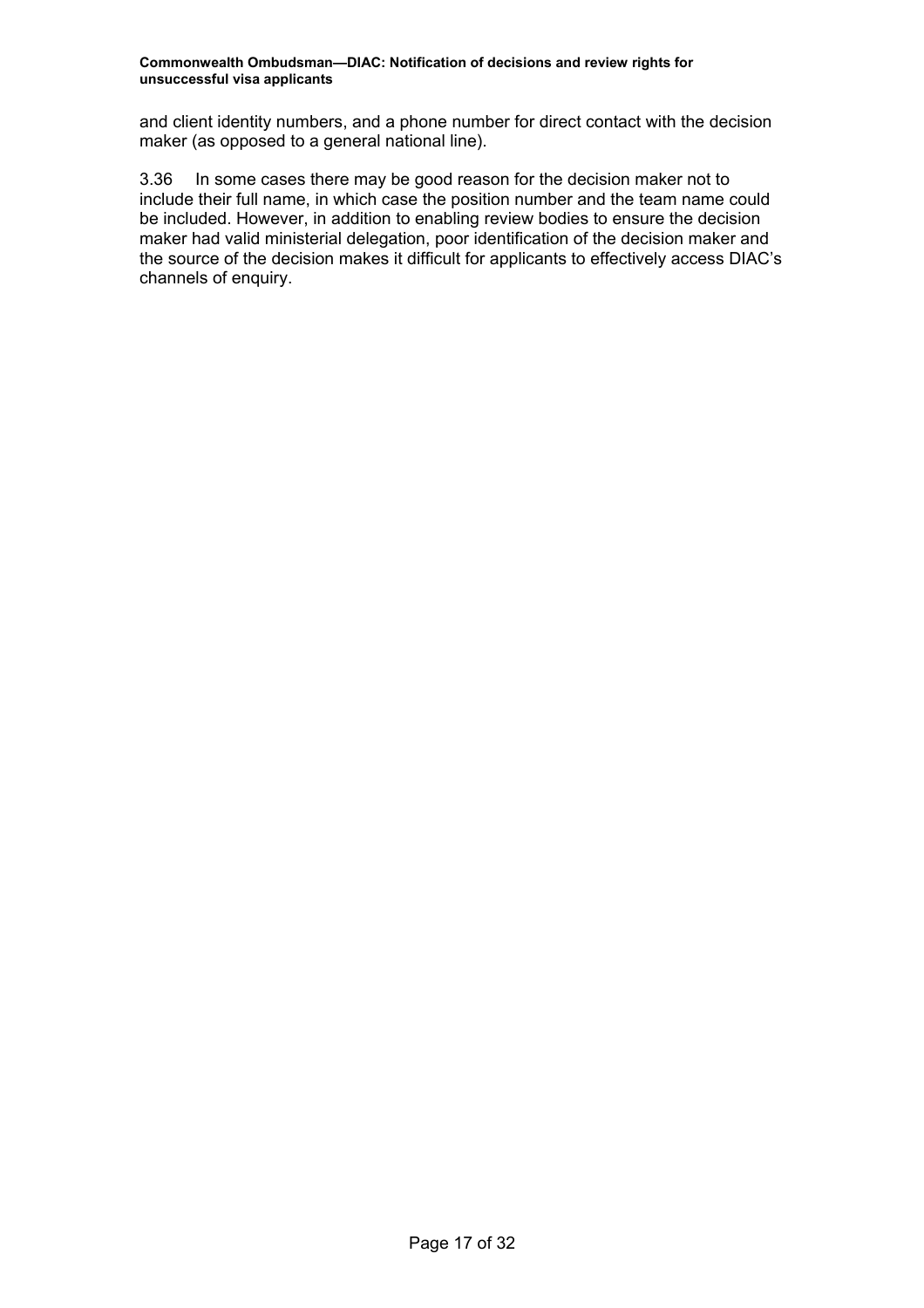## <span id="page-20-0"></span>PART 4—EXPLANATION OF VISA REFUSAL DECISIONS

4.1 An explanation as to why a visa was refused is essential if an applicant is to be able effectively to respond to that decision. It is recognised that DIAC is not obliged in all cases to provide an applicant with an actual statement of reasons, however this investigation found that there is scope for DIAC to improve the way in which decisions are explained both in statements of reasons and in standard notification letters.

### Statements of reasons

4.2 Where an unsuccessful visa applicant has the right to merits review, the notification letter must provide written reasons for the decision. The purpose in exploring the reasons for the decision is to enable the person to decide whether to exercise their rights of review and appeal, and, if so, to act in an informed manner.<sup>[16](#page-20-1)</sup>

4.3 Overall, this investigation found that there were many variations in how statements of reasons were completed. While the majority of statements that were reviewed met the requirements of the legislation, some fell short of best practice standards. Among the problems were that statements:

- were lengthy, complex and confusing
- were poorly presented and contained errors
- lacked adequate explanation
- failed to demonstrate the decision maker's consideration of the evidence
- failed to outline the facts on which the decision was based
- did not provide adequate explanation of relevant legislation and criteria
- did not specify the decision maker and their delegation.

4.4 These observations reinforce the need for DIAC to review the way in which notification letters and statements of reasons are completed. They also point to the need for effective quality assurance and oversight mechanisms to be introduced to ensure that reasons given to unsuccessful visa applicants are meaningful and are in line with the statutory and best practice requirements.

4.5 The ARC guide suggests that letters be structured with the following headings:

- the decision
- the findings on material facts
- the evidence or other material on which those findings are based
- the reasons for the decision.

4.6 The following three examples, drawn from the student visa category, illustrate the variation in the quality of reasons applicants may receive. The decision in each case could be appealed to the MRT, and the comprehensiveness and the quality of the notification letter was therefore important.

<span id="page-20-1"></span> <sup>16</sup> Administrative Review Council, *Decision Making Best Practice Guide 4: Reasons* (August 2007).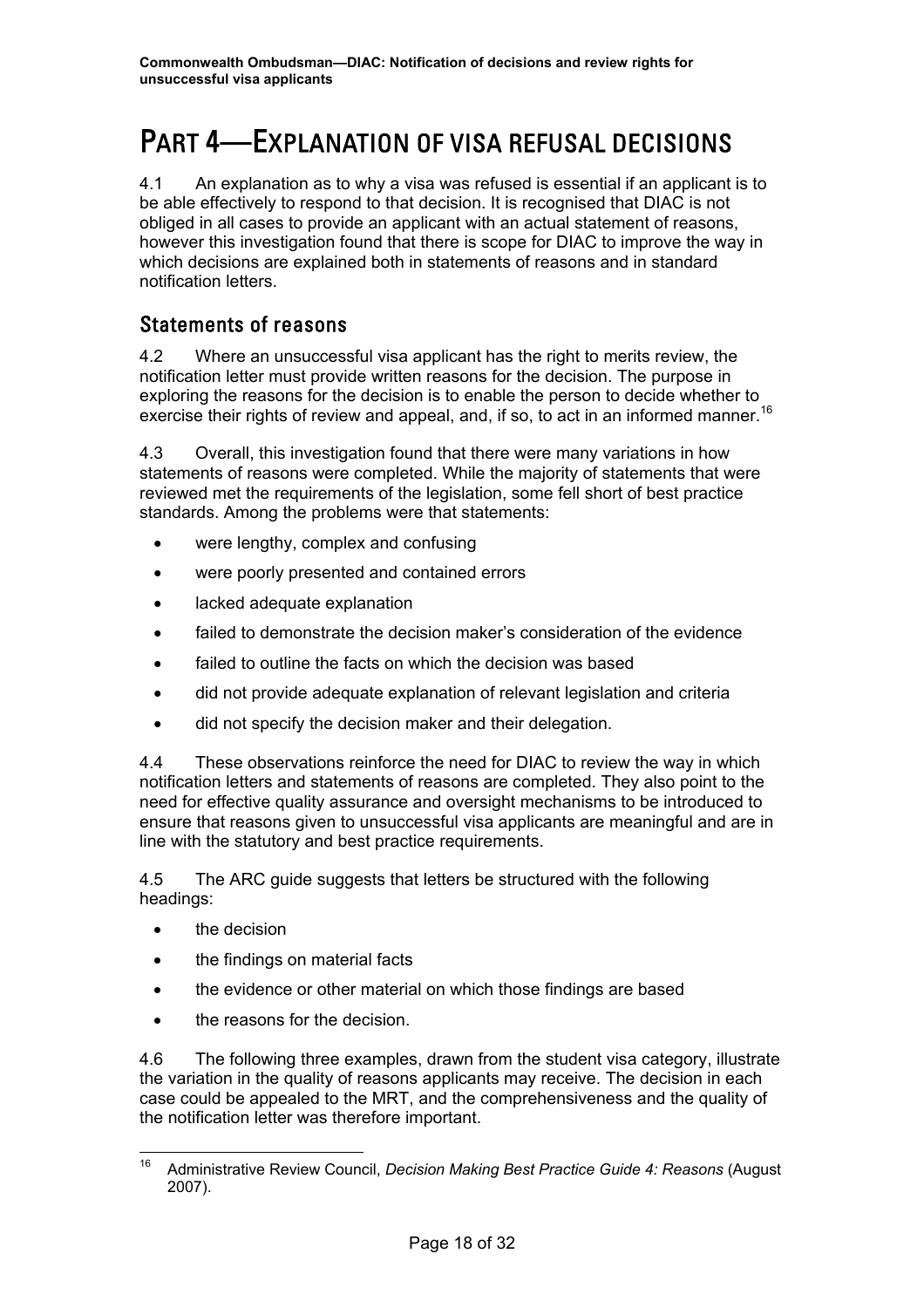#### *Example 1*

The applicant did not satisfy Regulation 572.221 for the following reasons: Application was lodged on 28/03/2006 visas ses

#### *Example 2*

You did not satisfy Regulation 572.221 for the following reasons: You were requested on 03/04/2006 to present to DIMA within 28 days with the following information: Medical report and xray assessment All aademic transcripts and attendance certificates for semesters of previous study and current courses prior to your Diploma of IT &Commerce/Diploma of Business. to Show evidence of \$4121.00 to support yourself during your studies and the extention of your visa. Court/Police documents regarding your pending court case, or courcome of the case/conviction if completed.

#### *Example 3*

On X July 2005 the client attended an interview with the Department where he lodged a Student visa application. The client was requested on the day to provide evidence of Overseas Student health Cover (OSHC). On X November an Officer from the Department wrote to the client at their last know address requesting evidence of OSHC for a period of 1 year to be provided by X November 2005. On X February 2006 the client was again requested to provide evidence of adequate health cover. On X March 2006 the client provided the requesting Departmental Officer with a letter giving his OSHC membership number without any evidence of expiry. The same Departmental Officer again contacted the client and requested that he provide a receipt of OSHC or his membership card. On X June 2006 and X June 2006 I contacted the client and left several messages regarding the outstanding OSHC.

Regulation 573.225 requires that the applicant must produce evidence of adequate arrangements in Australia for health insurance during the period of the applicant's intended stay in Australia. To date, the applicant has not submitted evidence of having paid for OSCH.

On the evidence provided, I am not satisfied that the applicant meets regulation 573.225.

4.7 In terms of effectively informing the applicant of the reasons for the adverse outcome and enabling them to choose to reapply or seek review, the third example is clearly the most useful. It provides a summary of interactions between DIAC and the applicant, which can be verified or countered by the applicant. There is also a clear statement of the regulation the applicant has failed and a clear statement of findings. Unlike the other examples, it is also free of spelling and other errors.

4.8 The investigation found that in some visa classes it is common for the statement of reasons to be 10 to 15 pages in length, or cite long tracts of legislation that appear to have no bearing on the applicant. An example is a lengthy extract from legislation defining 'dependent child', when there was no child included in the application.

4.9 The following extract from the business visa category demonstrates how a notification can provide a succinct and personalised explanation of the reasons why an applicant did not meet a specific criterion. The letter summarises the legislative framework, provides an overview of the relevant criteria, and then provides a brief statement of the assessment against each of the criteria.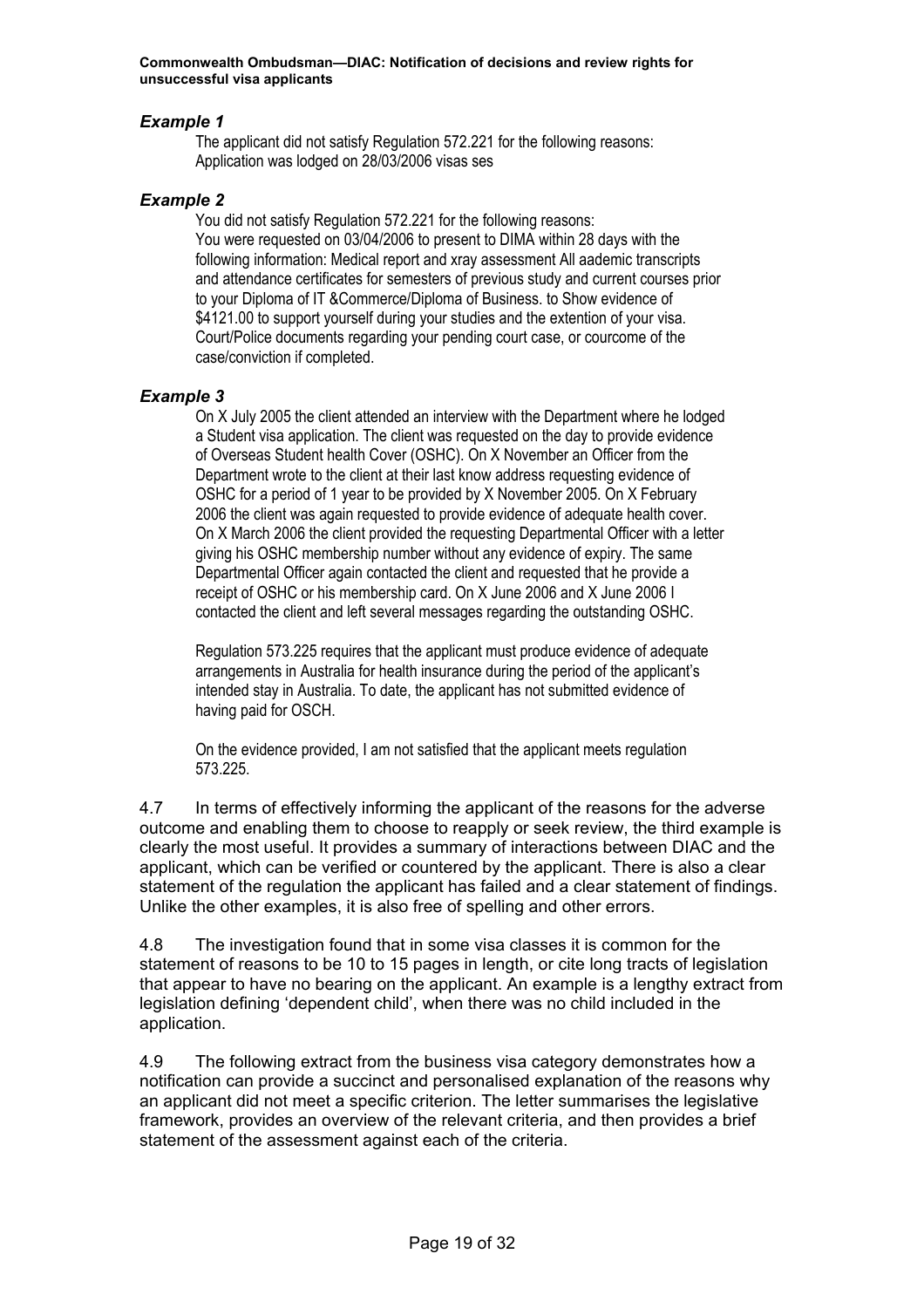#### **Assessment of the Principal Applicant under Primary Criteria for subclass 457 – Regulation 457.223:**

The prescribed criteria for a Temporary Business Entry (Class UC) Subclass 457 Business (Long Stay) visa in subclass 457 are set out at Part 457 of Schedule 2 of the Migration Regulations. Among the criteria to be satisfied at time of decision is Regulation 457.223, which states as follows: 457.223 (1) The applicant meets the requirements of subclause (2), (3), (4), (5), (7), (7A), (8) or (9).

Each subclause of Regulation 457.223 relates to a different 'category' of 457 visa, namely: (2) Labour Agreements, (3) Regional Headquarters Agreements, (4) Sponsorship by Australian businesses, (5) Sponsorship by Overseas Businesses (7) and (7A) Independent Executives, (8) Service Sellers, (9) Persons accorded certain Privileges and Immunities.

I have assessed the applicant against each of these categories.

**457.223 (2)** The principal applicant has not been nominated by a party to a labour agreement. Therefore the applicant does not satisfy the criteria of this subclause.

**457.223 (3)** The applicant has not identified that s/he is to be employed in relation to a Regional Headquarters Agreement. Therefore, the applicant does not satisfy this criteria of this subclause.

**457.223 (4)** The applicant has not been nominated by an employer who is an approved business sponsor. Therefore, the applicant does not meet the criteria of this subclause.

#### *(And so on against the criteria.)*

4.10 This letter included a detailed explanation of the legislative framework under which the decision was made, a clear outline of the decision maker's assessment of each of the subclauses and some information about the evidence considered. There were many examples of this standard reviewed during this investigation. On the other hand it was evident that this approach is not consistent and the standard varied significantly across visa classes, processing centres and decision makers.

4.11 DIAC is encouraged to review the way in which statements of reasons are prepared to ensure tat:

- headings as recommended by the ARC Best Practice Guide<sup>17</sup> are included and adequately addressed in all decision records
- templates currently being used are updated to reflect this suggested format
- user testing occurs within visa classes to ensure the information included in a statement of reasons is comprehensive and meaningful to the applicant
- paraphrasing or summarising legislation is reviewed and cleared by the legal section
- the evidence considered is not just listed in the letter but rather is outlined against each criterion with information about its relevance and credibility
- the findings against each criterion are supported by proper reasons

<span id="page-22-0"></span> <sup>17</sup> Administrative Review Council, *Decision Making Best Practice Guide 4: Reasons* (August 2007).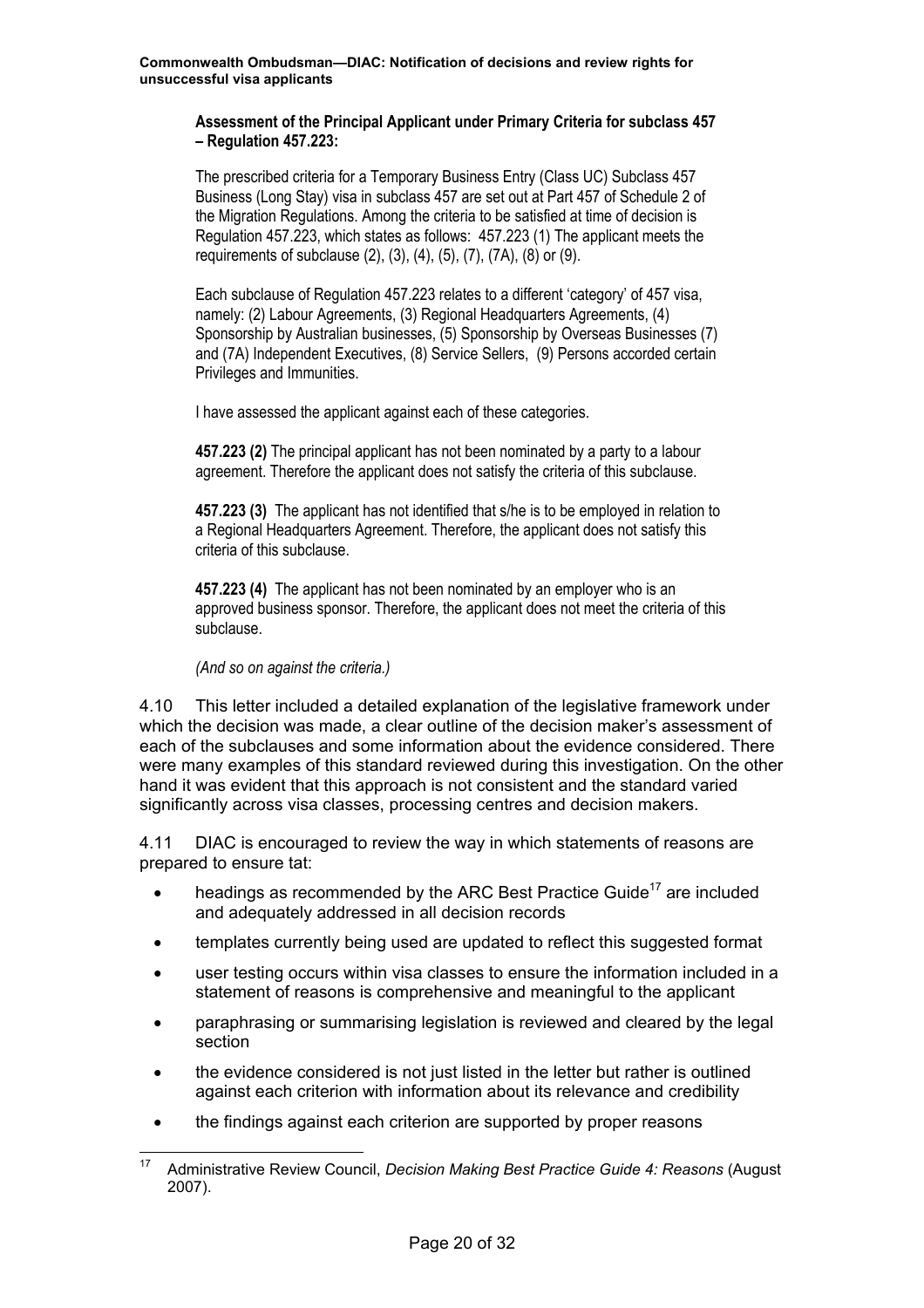- <span id="page-23-0"></span>• clear and accurate information is provided about review rights
- templates are consistent, standardised and frequently updated and reviewed
- appropriate quality assurance and monitoring strategies are in place.

## Where there is no legal requirement to provide a statement of reasons

4.12 As noted earlier, applicants for visas that do not attract merits review are not entitled to a statement of reasons under the Migration Act.*[18](#page-23-1)* Normally, visa applicants who are outside Australia and cannot demonstrate the requisite connection with Australia through appropriate sponsorship or nomination do not have the right to merits review. Nor do offshore students and humanitarian applicants.

4.13 In some visa classes, decision makers provide applicants with an outline of why their application failed, despite no legal obligation to do so. The following extract from a notification letter in response to a student visa application lodged offshore illustrates how instructive this can be for the applicant.

The applicant did not satisfy Regulation 571.223(2)(a)(i)(B) for the following reasons: Funds provided are insufficient to meet proposed study plan. Total funds provided AUD 41,667. Funds required for both s/c 571 & 580 AUD \$83,097. Shortfall of funds is AUD 41,430. I have checked through application & found that the fund…provided do not have sufficient 6 months saving history. Application does not meet regulation 571.223(a)(i)(B) & requirements of schedule 5A305(1)(a) funds provided insufficient to meet proposed study plan.

4.14 Another letter reviewed in this investigation simply advised the applicant that they did not satisfy regulation 571.223 because 'insufficient funds and stocks are not accepted'. While both examples provide some reason as to why the applicant did not meet the criterion, the fuller explanation is the most useful for the applicant to understand the decision and respond accordingly.

4.15 In the humanitarian visa stream, offshore applicants are informed that 'merits review of this decision is not available and there is no requirement to provide written reasons why the criteria were not satisfied' and that 'the attached page shows the criteria not met by you (or anyone else included in your application) for each of the subclasses'.

4.16 The text below is attached in all of the letters for unsuccessful humanitarian visa applicants.

#### **200.222, 201.222, 203.222 and 204.222**

The Minister is satisfied that there are compelling reasons for giving special consideration to granting the applicant a permanent visa, having regard to:

- a) the degree of persecution to which the applicant is subject in the applicant's home country; and
- b) the extent of the applicant's connection with Australia; and
- c) whether or not there is any suitable country available, other than Australia, that can provide for the applicant's settlement and protection from persecution; and

<span id="page-23-1"></span><sup>&</sup>lt;sup>18</sup> The ADJR Act s 13, which confers a right to reasons in respect of decisions challengeable under that Act, does not apply to most decisions made under the Migration Act.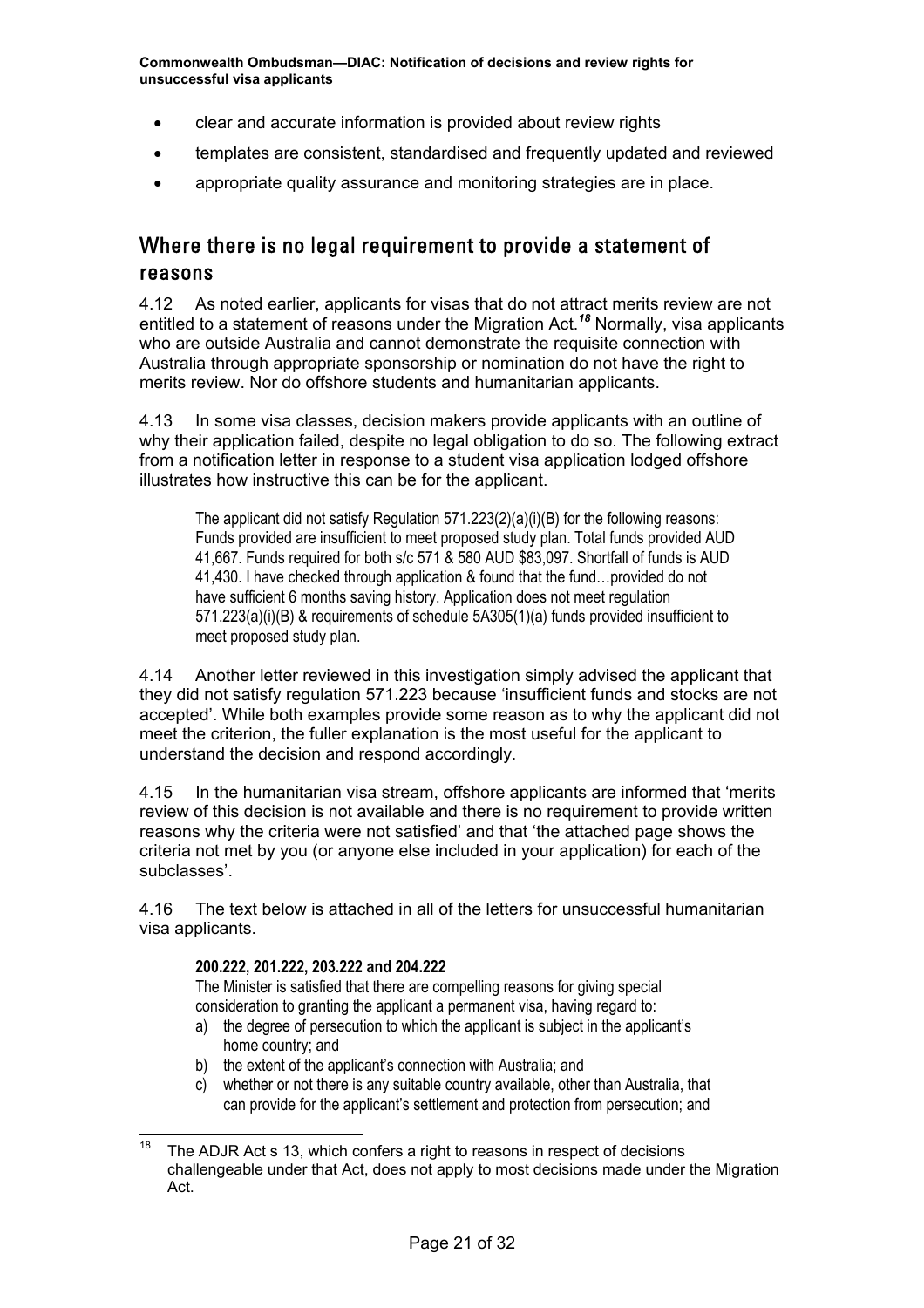d) the capacity of the Australian community to provide for the permanent settlement of persons such as the applicant in Australia.

#### **202.222**

The Minister is satisfied that there are compelling reasons for giving special consideration to granting the applicant a permanent visa, having regard to:

- a) the degree of discrimination to which the applicant is subject in the applicant's home country; and
- b) the extent of the applicant's connection with Australia; and
- c) whether or not there is any suitable country available, other than Australia, that can provide for the applicant's settlement and protection from persecution; and
- d) the capacity of the Australian community to provide for the permanent settlement of persons such as the applicant in Australia.

#### **451.222**

The Minister is satisfied that there are compelling reasons for giving special consideration to granting the applicant a temporary visa, having regard to:

- a) the extent of the applicant's connection with Australia; and
- b) if the applicant continues to meet the requirement in subparagraph 451.211 (a) (i) – the degree of persecution to which the applicant is subject in the applicant's home country; and
- c) if the applicant continues to meet the requirement in subparagraph 451.211 (a) (ii) – the degree of discrimination to which the applicant is subject in the applicant's home country; and
- d) if the applicant continues to meet the requirement in subparagraph 451.211 (a) (iii) – whether the applicant has the protection of a male relative and is in danger of victimisation, harassment or serious abuse because of her sex; and
- e) whether there is any suitable country available, other than Australia, that can provide for the applicant's stay and protection from persecution, discrimination, victimisation, harassment or serious abuse; and
- f) the capacity of the Australian community to provide for the temporary stay of persons such as the applicant in Australia.

#### **447.222**

The Minister is satisfied that there are compelling reasons for giving special consideration to granting the applicant a temporary visa, having regard to:

- a) the extent of the applicant's connection with Australia; and
- b) if the applicant continues to meet the requirement in subparagraph 447.211 (a) (i) – the degree of persecution to which the applicant is subject in the applicant's home country; and
- c) if the applicant continues to meet the requirement in subparagraph 447.211 (a) (ii) – the degree of discrimination to which the applicant is subject in the applicant's home country; and
- d) if the applicant continues to meet the requirement in subparagraph 447.211 (a) (iii) – whether the applicant has the protection of a male relative and is in danger of victimisation, harassment or serious abuse because of her sex; and
- e) whether there is any suitable country available, other than Australia, that can provide for the applicant's stay and protection from persecution, discrimination, victimisation, harassment or serious abuse; and
- f) the capacity of the Australian community to provide for the temporary stay of persons such as the applicant in Australia.

4.17 While this approach might appear to provide the applicant with a detailed list of where the application fell down, this is not the case. Set out below are specific problems with a letter of this type.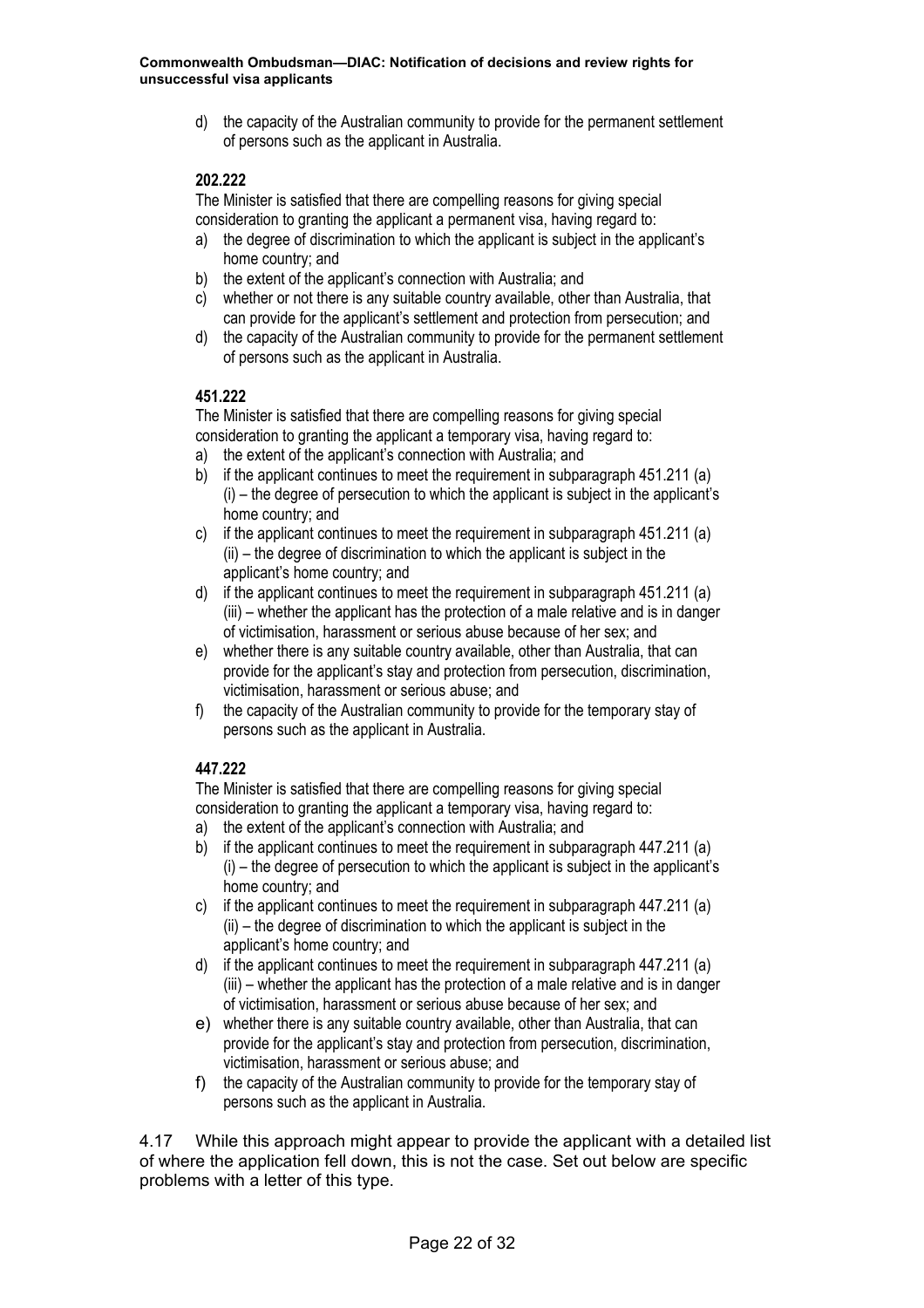- This list of criteria failed is given to *all* unsuccessful humanitarian visa applicants with no attempt to tailor it to the individual's circumstances
- The applicant may not be aware that this list of criteria is the first of many that would need to be satisfied before a visa is granted. That is, even if the applicant met these criteria there are other criteria to be met, such as health requirements.
- The applicant is not advised of which visa class they were being assessed against. For example, one visa subclass is specifically for women and there are different visa subclasses for people who are within their home country and for those who are outside.
- The letter advises applicants that they did not satisfy a criterion in *each* of the subclasses. This is misleading, as applicants are in fact required to satisfy all of the criteria in only *one* of the subclasses.

4.18 The result is that a person receiving a letter such as this is unlikely to understand properly why they were refused this visa, what specific criterion they did not meet and what they should do next. It is recognised that DIAC is not required to provide reasons for its decision in these circumstances. However, DIAC is required to specify the criteria failed and arguably this is not being achieved with these types of letters.

4.19 In an internal audit of the processing of humanitarian visas, undertaken in January 2006, DIAC found that the lack of an obligation to provide applicants with reasons for a decision, coupled with the pressures to decide a high volume of cases, resulted in poor documentation of decisions. The ability of program managers to assess and monitor the quality of decision-making was therefore limited.

4.20 During this investigation DIAC officers suggested that unsuccessful visa applicants could request information about the decision under freedom of information legislation. Officers also indicated that applicants without review rights could address adverse outcomes by reapplying. However, to decide whether to reapply, and to improve the chance of success in a subsequent application, an applicant needs greater clarity about the assessment of their application than is provided.

4.21 More recently DIAC has responded to the audit findings by introducing new templates for documenting decisions for humanitarian visas, for internal purposes only. DIAC is encouraged to also make this information available to applicants in notification letters and to consider a wider application of this approach to other visa categories.

4.22 Complaints from unsuccessful visa applicants investigated by this office have shown other examples of letters providing limited or no explanation about why the visa was refused, when DIAC's internal records have held detailed information about the assessment and reasons for the refusal decision. Where possible, extra information, of the type already recorded and stored internally by DIAC, should be included in the notification letter. This would greatly assist the unsuccessful visa applicant to understand the decision, decide whether to reapply and if so what extra information they should provide. This approach will reduce the number of unnecessary and unchanged re-applications that DIAC receives and may also alleviate the volume of requests that DIAC receives for files under freedom of information.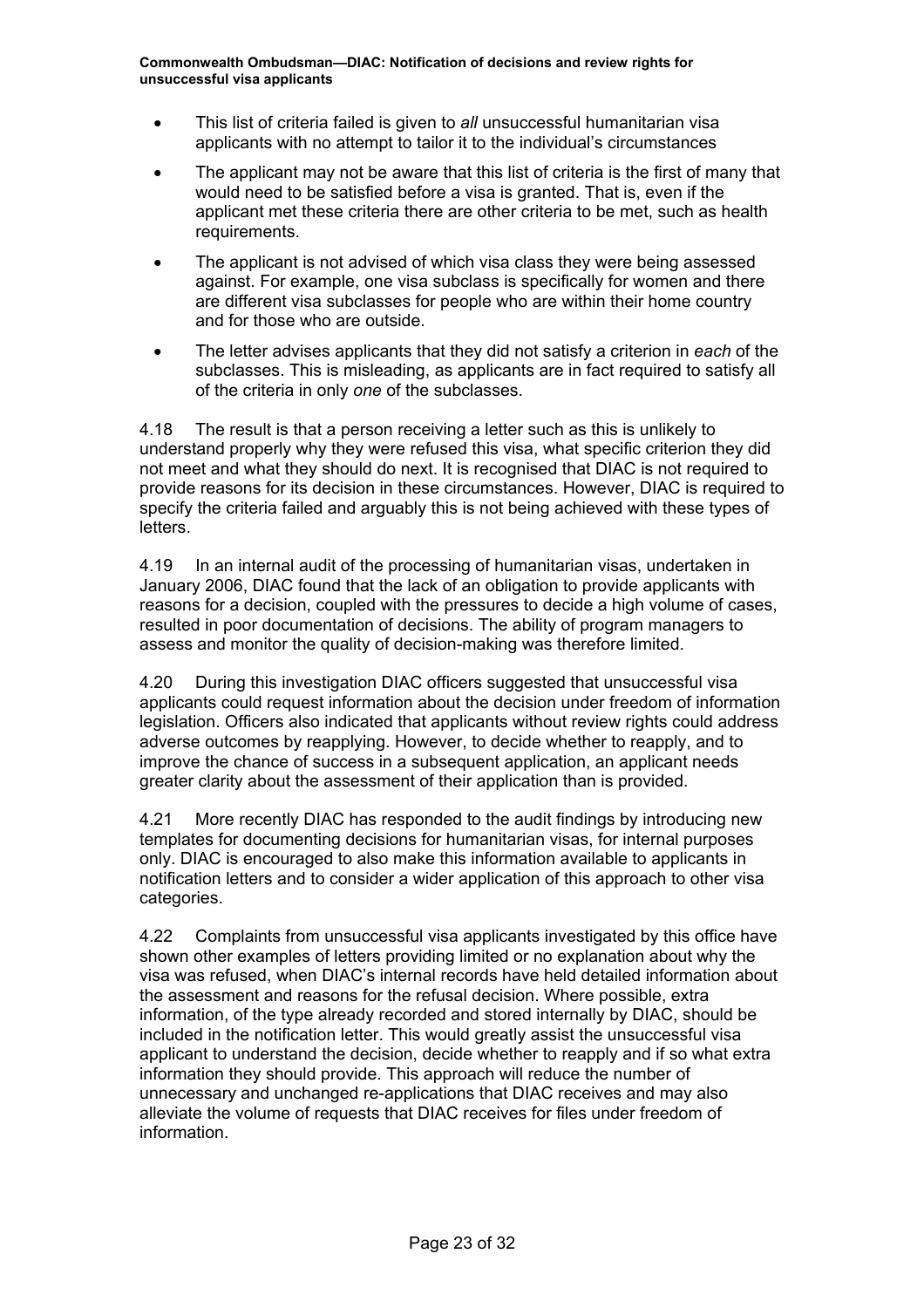## <span id="page-26-0"></span>Notification letters where review rights are not available

4.23 This investigation found that in some instances, despite no legislative requirement to do so, DIAC provided failed visa applicants with an explanation as to why they did not get a visa. These examples ranged from a brief two or three word reason to paragraphs detailing an explanation. In an environment where thousands of visa applications are refused every year in decisions made by hundreds of officers around the world, it is recognised that a full explanation will not always be possible.

4.24 Nevertheless DIAC should consider developing some standard and consistent requirements for decision letters where there is no legislative requirement to provide a statement of reasons. Acknowledging that the legislation only requires a notification letter in these circumstances to contain the decision, the criterion failed and any provision that prevented the grant of the visa, DIAC's Client Service Charter commits decision makers to 'provide clear and timely reasons for our decisions' and to 'provide accurate, helpful and timely responses that are relevant to your needs'. In order to meet these standards and communicate effectively with clients, some minimum or standard requirements should be set by DIAC to assist its decision makers in preparing notification letters.

4.25 In addition to the decision and the criterion or legislative provision that the applicant failed, these could include:

- where possible, a brief explanation about why the applicant did not meet a certain criterion or why a certain provision prevented the grant of the visa
- a clear and consistent statement that the decision is not reviewable and how the applicant can obtain further information
- the decision maker's details and contact number so that the applicant can discuss the application or process if required
- the criteria that were not assessed, or a statement that not all criteria were assessed
- where practicable, attachments that outline the legislation and criteria to assist the applicant to understand the decision.

4.26 In some circumstances DIAC may also be in a position to outline what information was considered by the decision maker, what was relevant or irrelevant to the decision and how the decision maker made the decision.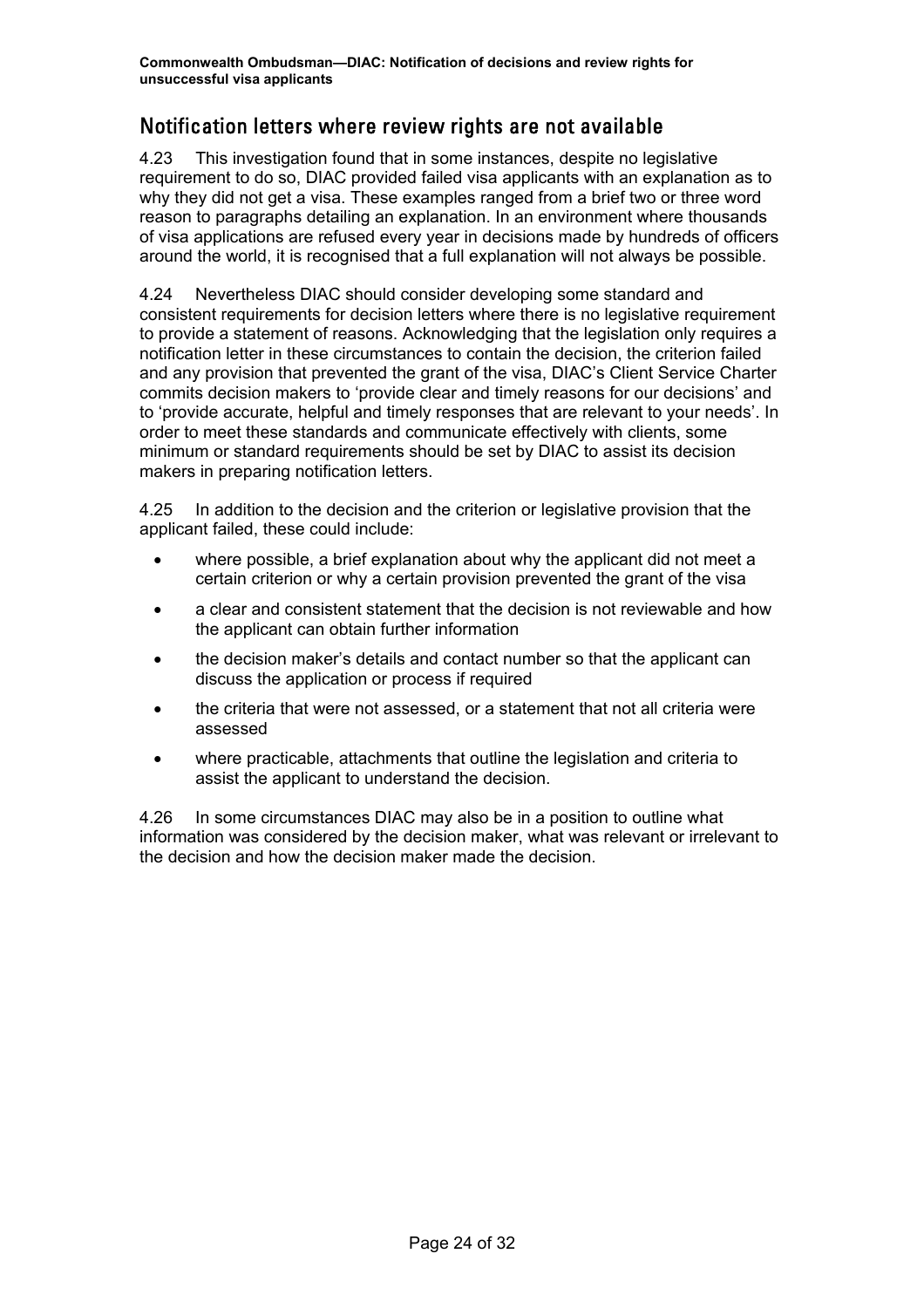## <span id="page-27-0"></span>PART 5—INFORMATION ABOUT REVIEW RIGHTS

5.1 Where an unsuccessful visa applicant has the right to merits review, the notification letter must provide written reasons for the decision, advise the applicant that the decision can be reviewed, the time in which the review application must be made, who can apply for review and where the application for review can be made.

5.2 The notification letters reviewed as part of this investigation generally met these requirements. However, there was room for improvement in providing information that could assist the applicant to understand and respond to the review right available to them.

### Explaining rights to merits review

5.3 In general, access to merits review before the MRT or the RRT depends on the applicant being inside the migration zone, and having a sponsor or nominator in Australia. The method by which the applicant or authorised recipient receives the notification letter from DIAC (by fax, hand or post) determines the time period in which they are deemed to have received their notice, and in turn the time period in which they can lodge an application for merits review.

#### *Correct notification*

5.4 The investigation found a small number of letters in the student and business visa categories that failed to correctly inform the applicant of their review rights. In the student category, there were two concerns:

- applicants were informed they did not have review rights, when in fact they did
- notifications were incomplete or misleading.
- 5.5 An example in the business category is a letter which informed an applicant:

You have a right of review of this decision. If you have decided to exercise this right of review you must do so by [Date review right expires].

5.6 This example, which was not an isolated incident, was caused by the decision maker not completing the template. The failure to enter a correct date may have significant consequences for the person's ability to effectively exercise their right of review within the required timeframe.

5.7 In some instances the error in the notification letter was caused by the system that stores the templates. Other failures were on the part of the decision maker or were the result of inaccurate information contained within standard paragraphs. In either case, an effective quality assurance mechanism would enable these errors to be identified and remedied.

5.8 An incorrect notification or failure to notify a review right does not affect the validity of the decision, yet the time period for lodgement of a review application may not have commenced. This has implications for the validity of an applicant's bridging visa and lawful status in Australia, and in turn the applicant's exposure to detention and removal.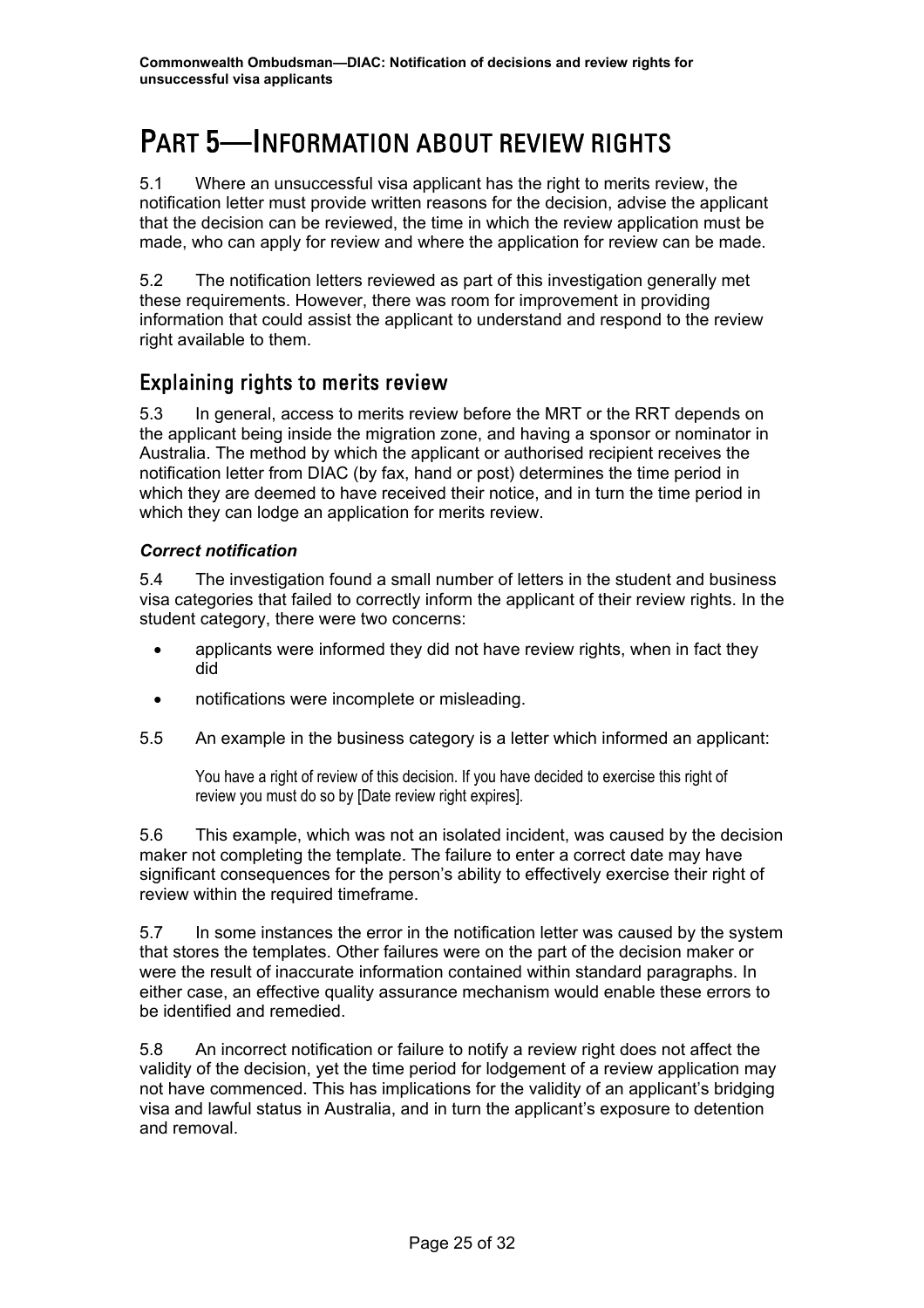#### <span id="page-28-0"></span>*Effectively communicating the right to review*

5.9 The timeframes in which to apply for merits review are legislated and the review tribunals cannot accept late applications for review. It is therefore critical that applicants understand the timeframes in which they need to act. The following two extracts from the business visa category illustrate how confusing this information can be for the applicant if the information has not been tailored to their individual circumstances.

#### *Example 1*

If this letter is sent by registered post or by other prepaid means to an address in Australia, the visa applicant will be deemed to have received this letter in [7] working days, from the date of this letter. In any other case where this letter is sent by registered post or by other prepaid means, the applicant will be deemed to have received this letter in [21] calendar days, from the date of this letter. Once the applicant has been deemed to have received this letter (i.e. the [7] working days or [21] calendar days has expired) the applicant has an additional [21] calendar days to lodge the application for review. In any other instance, the applicant has [21] calendar days, from the date of this letter, to lodge the application for review.

#### *Example 2*

#### **PERIOD IN WHICH TO APPLY FOR REVIEW – ONSHORE APPLICANTS**

- 21 calendar days from the day after this was handed to you (if decision notification letter is handed to the person); OR

- 21 calendar days from the day after this letter was transmitted to you (if decision notification letter is sent by electronic means); OR

- 7 working days plus 21 calendar days after the date of this letter (if decision notification letter is delivered by prepaid post to an Australian address); OR - 42 calendar days after the date of this letter (if decision notification letter is delivered by prepaid post to an overseas address).

Please note "working day" means any day that is not a Saturday, a Sunday or a public holiday in the place in which the letter is received.

5.10 In these examples the decision maker does not directly inform the applicant of the time period in which they can apply for review and relies on a template paragraph that covers all eventualities. This places the responsibility on the applicant to work out what scenario and time period applies to them. These examples, it should be noted, were infrequent and generally DIAC decision makers selected the option most relevant to the applicant.

5.11 The investigation also found that some notification letters do not explain the difference between working and calendar days, or use them inconsistently. For example, in the protection visa category, in which applicants have review rights with the RRT, the stated period for receiving the decision letter was seven working days or seven days after the date of the letter (in some instances both day references were used). This is misleading and directly affects an applicant's ability to exercise their right to merits review.

#### *Understanding who has the right to review*

5.12 Difficulties in understanding if and when to apply for review were compounded by confusing explanations as to who had the right to apply for review, or misleading suggestions that applicants 'may' have a review right.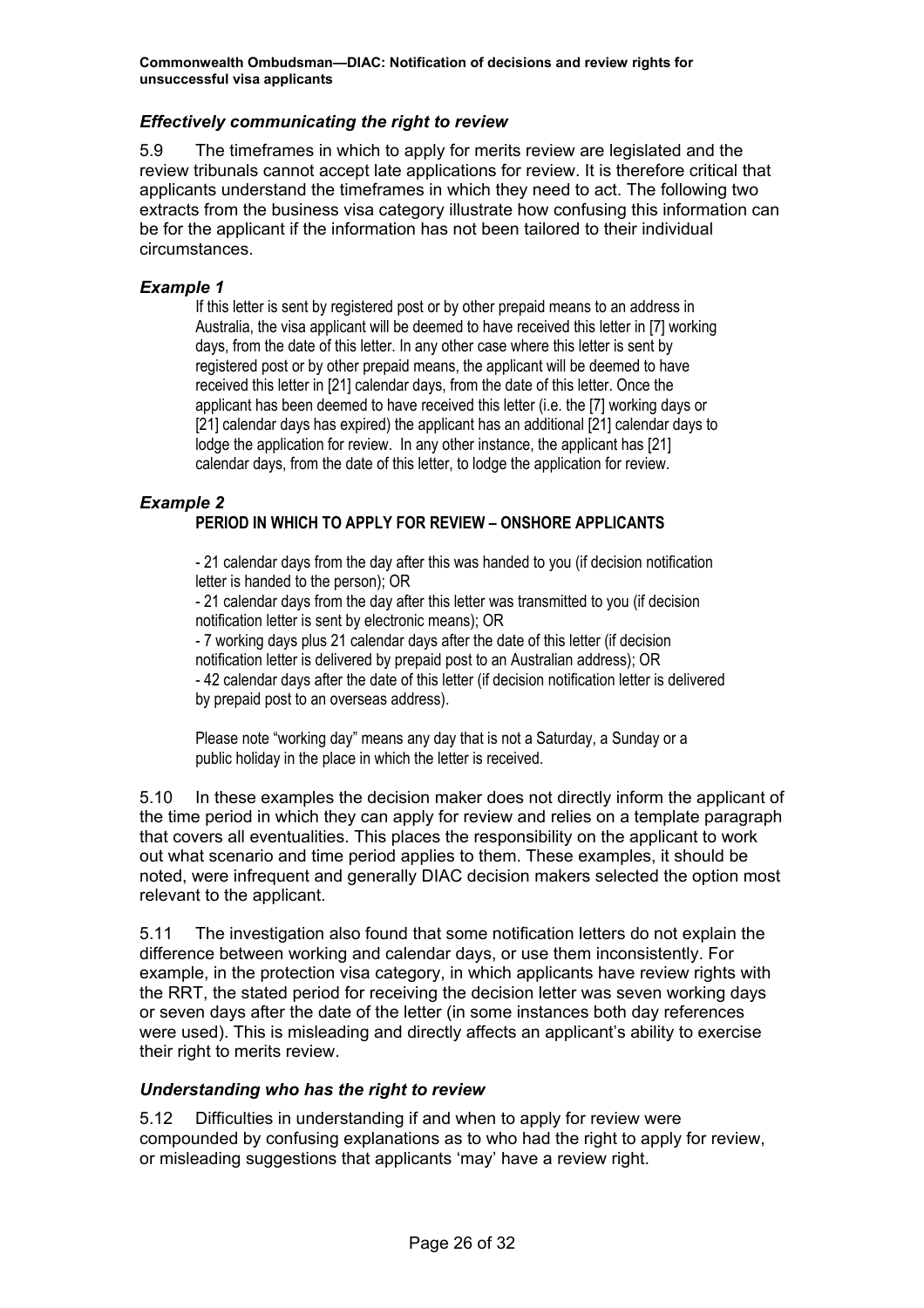5.13 A complaint investigated by this office provides an example of misleading information being given to a visa applicant about their review rights.

#### **Case study**

Mr B applied for a skilled independent regional visa which was refused by DIAC. It was a mandatory requirement of the visa application that Mr B was sponsored by a State or Territory Government agency in Australia. Under the Migration Act, a State or Territory Government agency is not a sponsor with review rights. As Mr B was an offshore applicant he did not have a right to merit review of this refusal decision.

The refusal letter sent to Mr B by DIAC indicated that Mr B may be entitled to merits review by the MRT. The letter stated 'this decision may be reviewable by the Migration Review Tribunal. The sponsor will have a period of 70 days after they are taken to have been notified of the decision to apply to the Migration Review Tribunal for a review of the decision'.

This advice was misleading, as Mr B's sponsor was not eligible to seek review. The use of the term sponsor in the letter was not explained to Mr B.

DIAC advised the Ombudsman's office that this letter is a standard proforma and that it is up to the client to determine whether they want to take further action after a refusal. DIAC claimed that it facilitated this with its provision of the MRT information to the client.

5.14 In this example, DIAC should either have advised Mr B that he did not have a right to merits review, or should have been silent on the issue. The onus should not be placed on the applicant to interpret Australia's migration legislation and merits review rights information in order to determine whether or not they can apply for review of the decision.

5.15 DIAC should not be using standard proformas which include general information about merits review when the information contained in them is not directly relevant to an applicant's individual circumstances. DIAC advised this office that it does not have a complete and consolidated list of the visa classes and the corresponding review rights for each visa. Given that there are prescriptive circumstances, as outlined in the legislation, in which an unsuccessful applicant can access review mechanisms, it should be a straightforward process to develop a resource of this type. Such a resource would both assist decision makers to be more accurate and specific in explaining whether or not a person has review rights but would also serve as a useful guide to applicants, migration agents and other DIAC officers.

5.16 Below is an extract from a notification letter in the business visa category. The letter provides generic information about review rights, but leaves it up to the applicant to determine how it applies to their individual circumstances.

#### **REVIEWABLE DECISION — OFFSHORE APPLICANTS**

This decision is a reviewable decision for the following applicant/s:

o Mr X and Ms Y

If it was a criterion for grant of the above named applicant/s that they were sponsored or nominated by a company/partnership operating in the Migration Zone (ie. in Australia); the sponsor or nominator is entitled to apply for a review of the decision.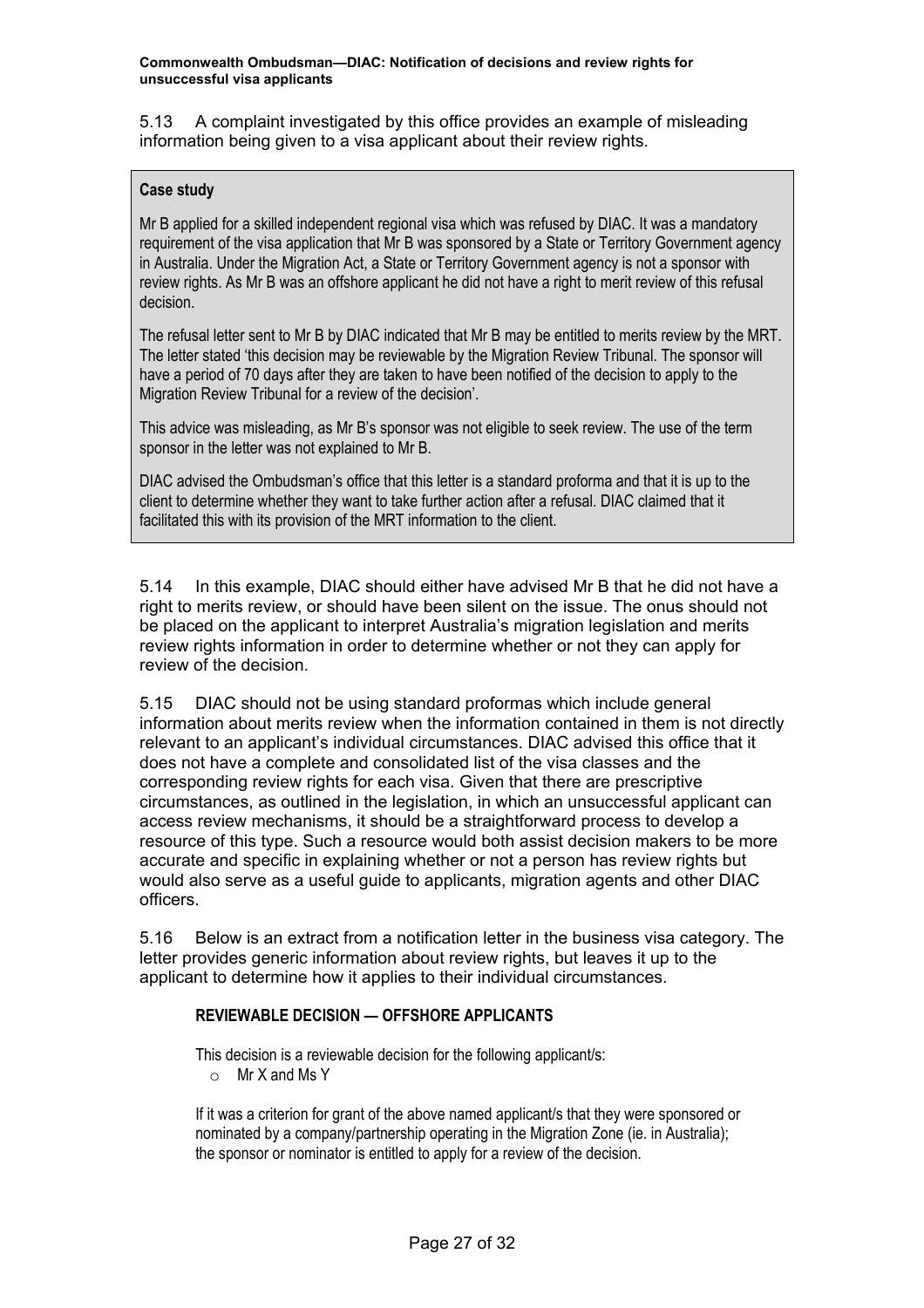<span id="page-30-0"></span>5.17 The expectation of s 66 of the Migration Act is that a notification should make it clear to an applicant whether they have a right to review, the timeframe to seek review and where to apply. Preferably the applicant should also be informed of the implications for their immigration status if they do or do not seek review. The above examples and related discussion show that these s 66 requirements are not always met or can be confusing and misleading for applicants.

5.18 The types of errors identified highlight the need for DIAC to have improved monitoring and quality assurance over its notification letters and for DIAC decision makers to be adequately trained in the importance of relaying accurate information about a person's review rights and subsequent immigration status. The consequences that can arise when there is a failure to do so were highlighted in the Ombudsman's referred immigration cases report on notification issues.<sup>[19](#page-30-1)</sup>

## Enabling the applicant to respond effectively

5.19 An applicant in Australia, who is refused a visa, may be at risk of becoming an unlawful non-citizen. The investigation found that some notification letters provided excellent follow-up information for failed applicants, while others provided minimal practical guidance, as the following two examples demonstrate:

#### *Example 1*

#### **What is your immigration status now?**

When your application to remain in Australia was lodged, you were granted a bridging visa to provide lawful status during processing of the application. That bridging visa will remain in effect until 28 days after this notification is received.

After that time, you are obliged to depart Australia, unless by then you

- Have lodged a valid application for review of this decision (if you do that, your bridging visa will continue to be valid until you are notified of the outcome of that review)
- Hold another valid visa authorising your continued stay in Australia
- Have any other valid application for a visa still pending or
- Have court proceedings in progress in relation to a visa decision.

If you cannot depart Australia by the time your current visa expires (and you hold no other visa), you should contact the Department's Compliance Section (by approaching the Compliance counter directly or telephoning 03 XXXXXX – Melbourne Office; or 03 XXXXXX) to resolve your migration status.

#### *Example 2*

If you hold a bridging visa that has been granted to you in association with your application, and commence review proceedings within the time allowed, you will continue to hold that bridging visa while your application for review is under consideration.

5.20 Unlike Example 1, Example 2 does not outline the applicant's options, nor does it provide specific information that will assist the applicant to ensure they have a lawful right to remain in Australia.

<span id="page-30-1"></span> <sup>19</sup> Commonwealth Ombudsman's *Report into Referred Immigration Cases: Notification issues*, Report No. 9/2007*.*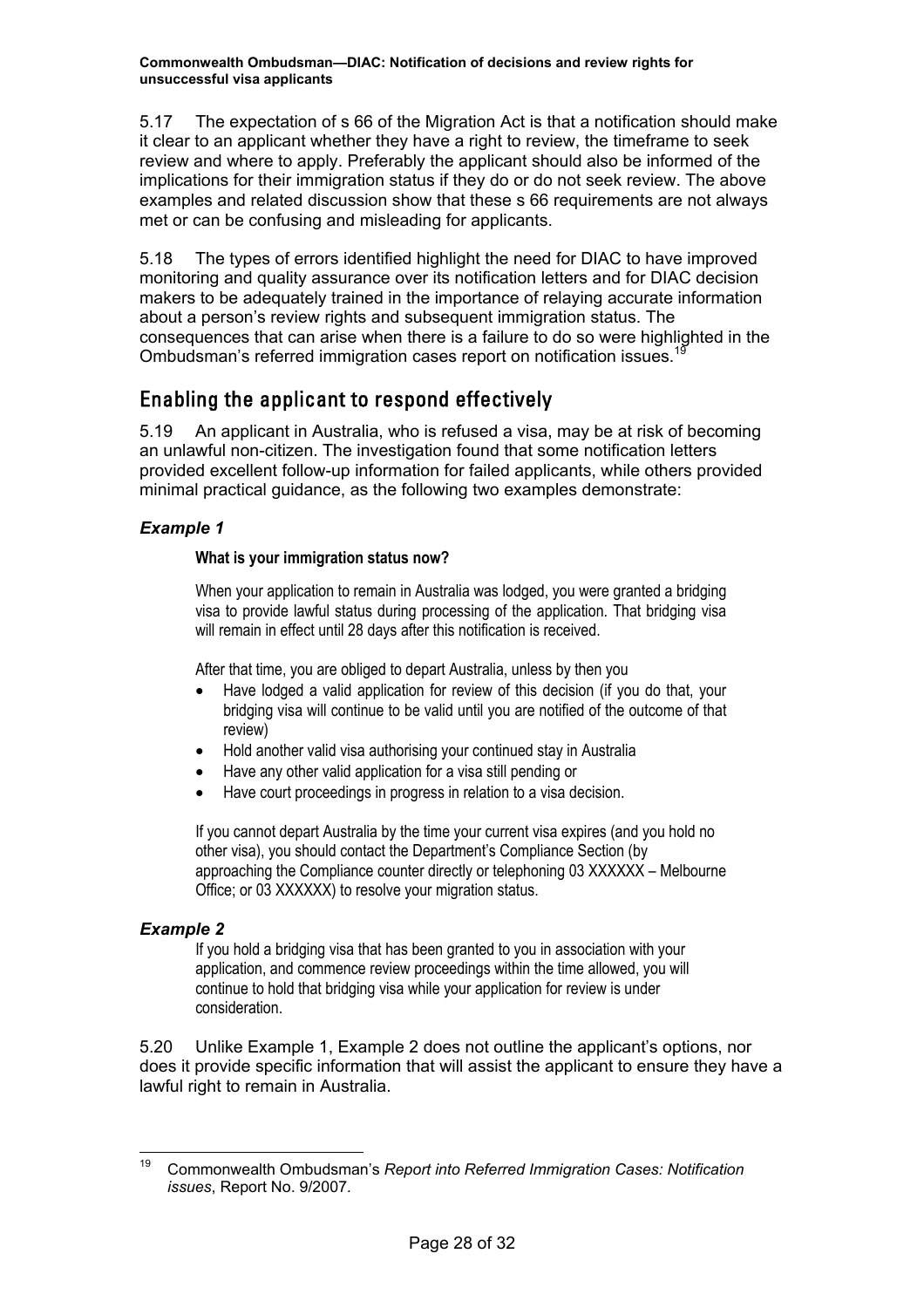## <span id="page-31-0"></span>PART 6—CONCLUSION AND RECOMMENDATIONS

6.1 With a few isolated exceptions, the investigation found that the basic statutory requirements to notify an applicant of the outcome of the application and the criterion failed are being met. The investigation consistently found, however, significant variation in the quality of the information presented in notification letters. Consequently, in some instances the letter did not effectively communicate the decision and the reasons, in turn limiting an applicant's ability to seek review or successfully reapply. In other instances, the information was overly complex, confusing and poorly presented.

6.2 The investigation found that DIAC's notification letters often fell short of the commitments of the Client Service Charter and government best practice on the notification of adverse decisions. Without simple, clear and well-delivered information, applicants will struggle to understand and respond to the information contained in a notification letter. For applicants in Australia, this information may be critical to a person's immigration status.

6.3 The investigation also found significant variation in the content and format of the notification letters issued for different visa classes and, more surprisingly, within specific visa subclasses and visa processing offices. Consultations with visa processing offices around Australia indicated a highly devolved approach to the development, maintenance and monitoring of the content for notification letters.

6.4 A coordinated approach to this fundamental area of DIAC business will improve DIAC's communication with its clients and also assist applicants to respond appropriately to adverse decisions. This approach should include:

- developing some standard and consistent requirements for decision letters where there is no legislative requirement to provide a statement of reasons
- reviewing the way in which statements of reasons are prepared and developing some consistent guidelines to assist decision makers to properly and comprehensively explain reasons for the decision
- a quality assurance and monitoring process, which involves regular reviews, user testing and strategic oversight.

6.5 Practices adopted in other Australian Government agencies for improving the communication of decisions made under complex legislation should be considered. These strategies commonly include a specialist team that is responsible for monitoring quality, and regularly testing and reviewing notification letters from across business areas. Another common practice is the review of written communication against plain English guidelines. DIAC is strongly encouraged to examine these strategies as a means of addressing the recommendations in this report.

6.6 At a late stage of the investigation DIAC informed the Ombudsman's office that it had established a Client Correspondence Process Section (formerly known as the Client Communication Taskforce). This may be an appropriate forum to address the recommendations of this report.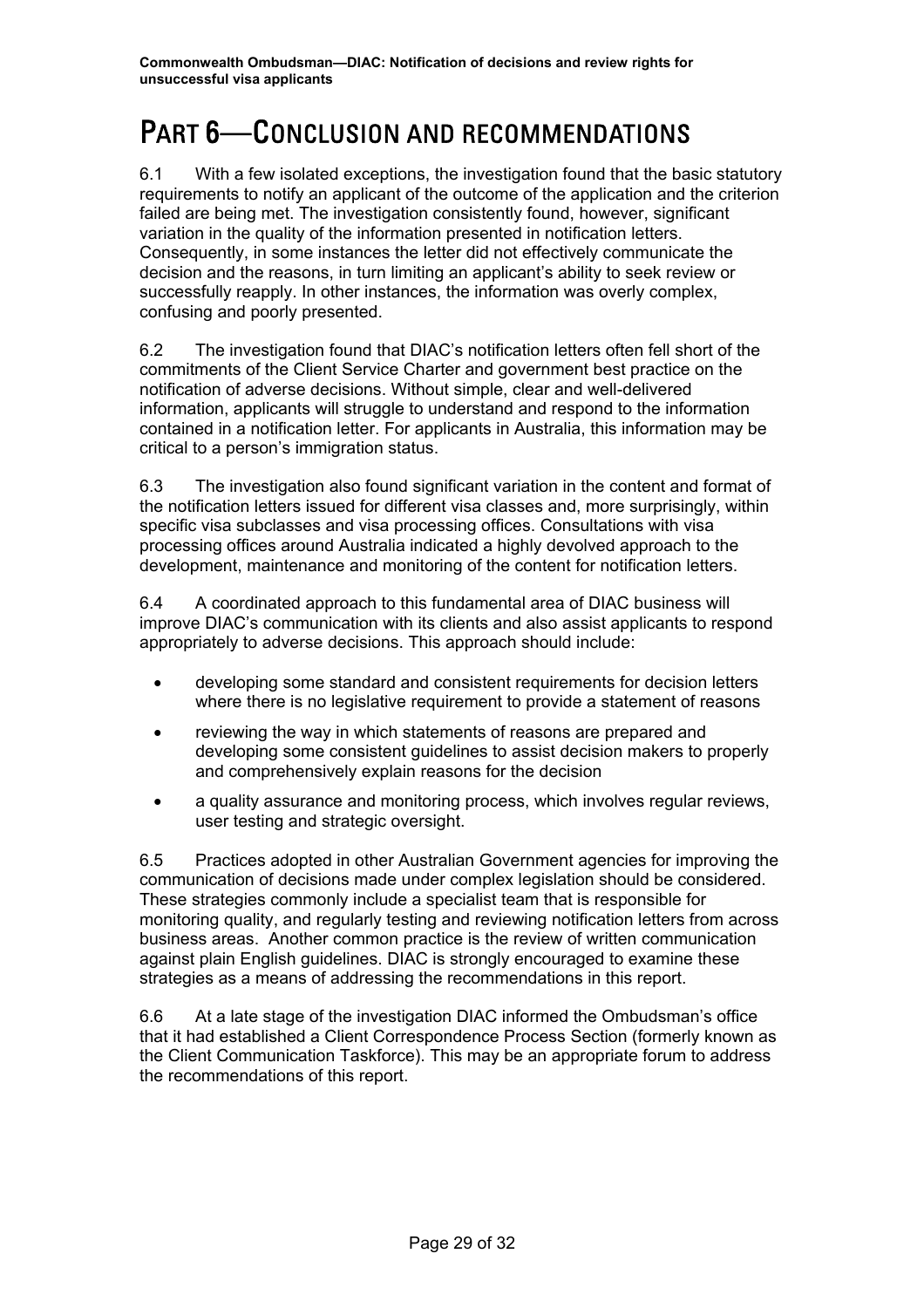#### **Recommendation 1: Management of notification letters**

It is recommended that DIAC conduct a comprehensive review of the management of notification letters, taking account of the issues identified in this report, and to:

- review and develop appropriate governance arrangements for the management of notification letters, including guidelines about the content, the use and approval process of templates and standard paragraphs
- review notification content against plain English principles, and regularly test and review notification letters and statements of reasons with client groups
- develop resources for supervisors and team leaders to support them in undertaking checks on the quality and accuracy of all notifications.

#### **Recommendation 2: Notification of adverse decisions**

Where a statement of reasons is not required, it is recommended that DIAC note the contents of this report, and:

- where possible, include a brief statement that explains why the applicant did not meet the criteria for the visa
- develop further minimum standards that are consistently applied across DIAC.

Where DIAC is required to provide a statement of reasons, it is recommended that DIAC note the contents of this report, and:

- develop templates with consistent headings to assist decision makers to provide the required information.
- develop further minimum standards that are consistently applied across DIAC.

#### **Recommendation 3: Notification of review rights**

It is recommended that DIAC:

- develop a list of visa classes and corresponding review rights to assist decision makers to provide this type of information accurately and specifically when required
- improve the description of how and when to access merits review and for whom the right of review is available and not available, and provide a specific timeframe for review and a clear explanation of who can apply for review.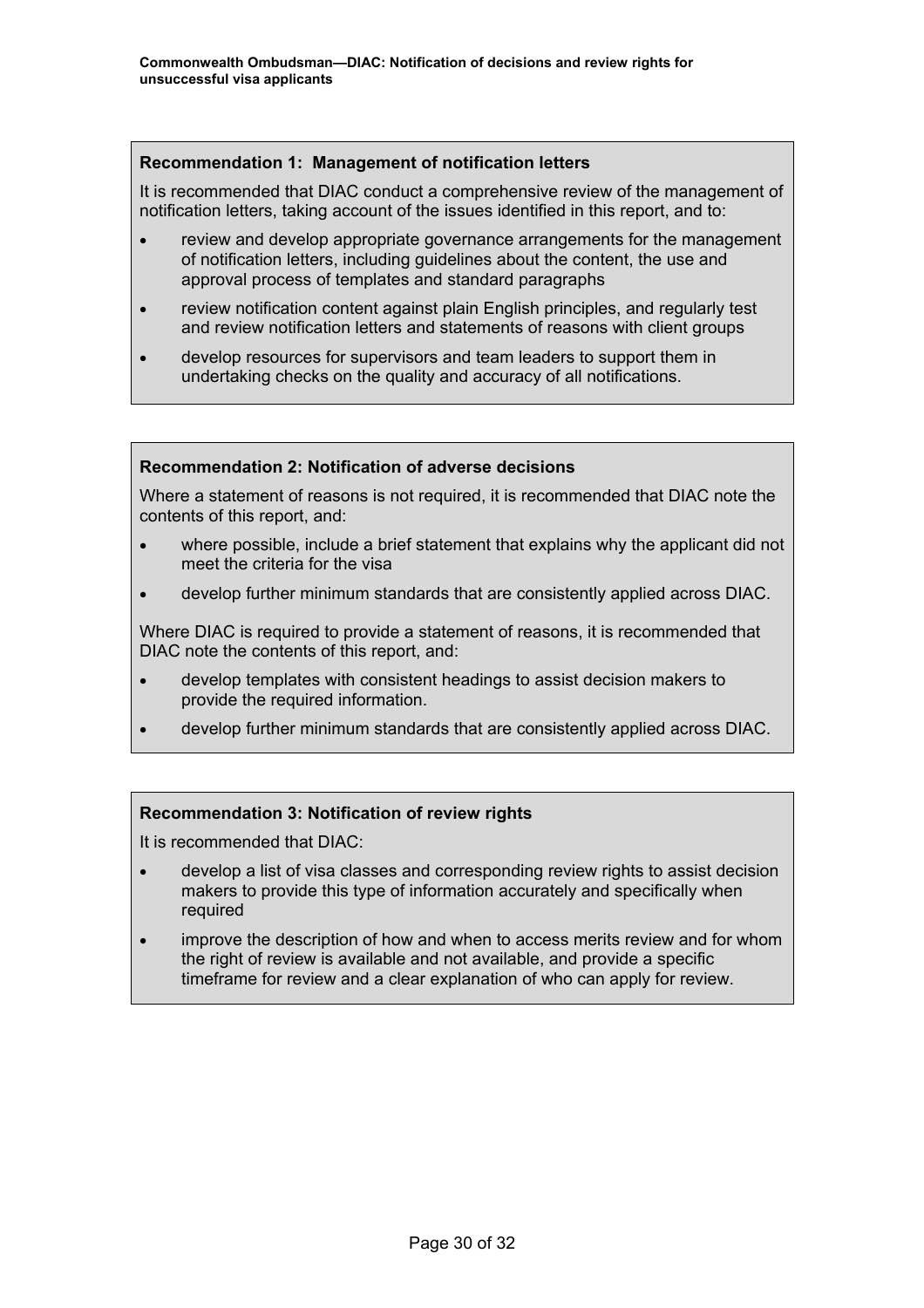## <span id="page-33-0"></span>DIAC'S RESPONSE

#### Dear Prof. McMillan

Thank you for the opportunity to respond to your report about the outcome of your investigation into Notifications of Decisions and Review Rights for Unsuccessful Visa Applications, which you commenced in June last year.

Your report highlights the difficulties of delivering services to a large volume of clients at various locations, both onshore and offshore. I agree with all three recommendations in your report and wish to reassure you that the department has made, and will continue to make, improvements to the management of notification letters as part of its ongoing commitment to service delivery excellence. Steps being taken to address the issues raised in these recommendations include:

- In June 2007 the department released its Client Correspondence Framework and Better Practice Guide, providing for the administration and ongoing improvement of client correspondence, including key principles for drafting correspondence and quality assurance processes.
- A significant part of this framework for managing client correspondence is the creation of a Community of Practice, the forum for relevant departmental business areas to review and provide feedback on proposals for standard letters and model paragraphs. This group, which is scheduled to meet quarterly, and includes representatives from overseas posts, state and territory offices and policy areas, had its first meeting in October 2007.
- This Community of Practice is also the forum for reviewing the progress of the Letter Improvement Programme. Standard text is being developed to ensure that correspondence is consistent, friendly and effective. A suite of standard letters and paragraphs is in the process of being endorsed and usability testing is scheduled to commence in December 2008. This is the beginning of an ongoing process of review and quality assurance to ensure our letters meet clients' needs.
- The implementation of consistent letter templates will commence in early 2008, when a schedule for rolling out template letters begins. Priority will be initially given to notification letters. The proposed letter templates contain a covering letter that meets the Administrative Review Council's (ARC's) *Practical Guidelines for Preparing Statements of Reasons* and the recently published ARC/DIAC *Best Practice Guide on Decision Making: Reasons* by providing a plain English explanation of the visa decision and reasons for that decision. The department will also undertake a review of statements of reasons attached to decision notification correspondence.
- The implementation of an automated correspondence technology through *Systems for People* will assist in embedding business rules into the correspondence function and reflect the new governance and change management practices.